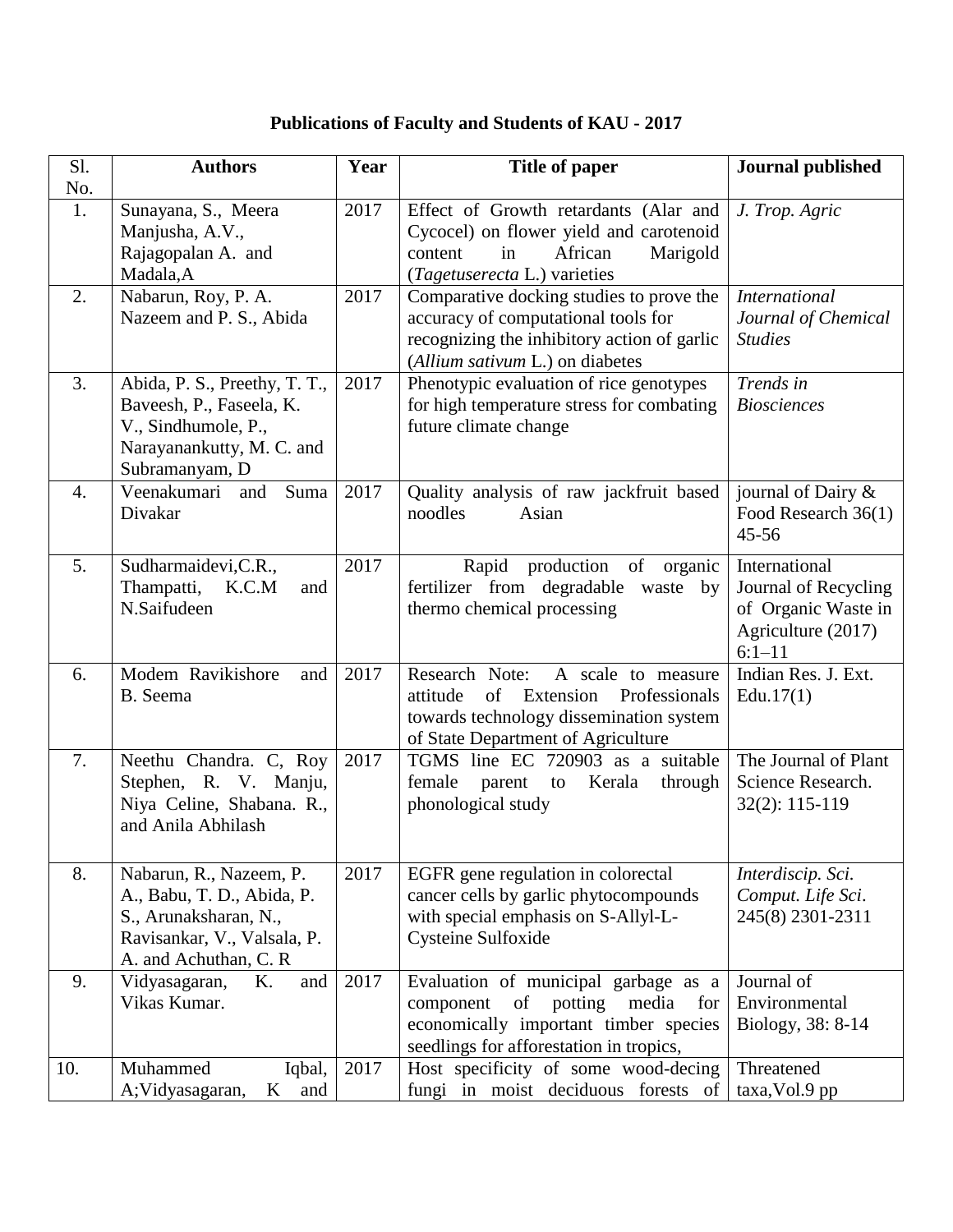|     | Narayan Ganesh, P                                                                                                                                            |      | Kerala, India                                                                                                                                                           | 10096-10101                                                                                                           |
|-----|--------------------------------------------------------------------------------------------------------------------------------------------------------------|------|-------------------------------------------------------------------------------------------------------------------------------------------------------------------------|-----------------------------------------------------------------------------------------------------------------------|
| 11. | Ahish<br>K.<br>Aex<br>and<br>Vidyasagaran.                                                                                                                   | 2017 | The hosts, anatomy and utilization of the<br>commercially exploited parasitic herb<br>Balanophora fungosa var. indica in the<br>Western Ghats region of Kerala, India   | The Biosacan, $12(3)$ :<br>1573-1578                                                                                  |
| 12. | Alex,<br>A.<br>and<br>Vidyasagaran, K.                                                                                                                       | 2017 | The hosts, anatomy and utilization of the<br>commercially exploited parasitic herb<br>Balanophora fungosa var. indica in the<br>Western Ghats region of Kerala, India.  | The Biosacan, $12(3)$ :<br>1573-1578                                                                                  |
| 13. | E.V.,<br>Anju, S., Anoop,<br>Vijayan,<br>A.S.<br>and<br>Vidyasagaran, K.,                                                                                    | 2017 | Ecoanatomical characterisation of a true<br>Aegiceras<br>corniculatum<br>mangrove,<br>Blanco, found in the West Coast of India.                                         | Journal of Tropical<br>Agriculture, 54(2),<br>p.115.                                                                  |
| 14. | Anoop, E.V., Jijeesh, C.M.,<br>Jinu, S., Vishnu, R. and<br>Anish, M.C.                                                                                       | 2017 | Identification and Characterization of<br>Tension Wood in Acacia auriculiformis<br>A. Cunn. ex Benth. and Acacia mangium<br>Willd. Grown in Kerala. In Wood is<br>Good. | Springer, Singapore.<br>pp. 153-159. DOI:<br>10.1007/978-981-<br>$10-3115-115$                                        |
| 15. | Jose, S., Walter, D. and<br>Kumar, B.M.                                                                                                                      | 2017 | Ecological considerations in sustainable<br>silvopasture design and management.<br>Agroforestry systems                                                                 | Springer, The<br>Netherlands. Impact<br>Factor 1.17. DOI<br>10.1007/s10457-<br>016-0065-2.                            |
| 16. | K.A.,<br>Manohar,<br>Ramachandran,<br>A.,<br>Syamili, M.S., Sreekumar,<br>E.R., Mohan, N., Anjali, J.,<br>Reddy A. and Nameer,<br>P.O.                       | 2017 | Kerala<br>Agricultural<br>of<br><b>Birds</b><br>the<br>University campus, Thrissur District,<br>Kerala, India - an update.                                              | Journal of<br>Threatened Taxa,<br>$9(8): 10585 - 10612;$<br>http://doi.org/10.116<br>09/jott.2455.9.8.105<br>85-10612 |
| 17. | S.S.<br>Ramanan,<br>and<br>Kunhamu, T.K.                                                                                                                     | 2017 | Need and scope for agroforestry in<br>Disaster Management Plan for Animals.                                                                                             | <b>Annals of Plant</b><br>Sciences. 6.10<br>$(2017)$ pp. 1694-<br>1697.                                               |
| 18. | Kumar, D. K., Deepu, M.,<br>Nazeem, P. A., Abida,<br>P.S., Thomas, G. C. and<br>Valsala, P. A                                                                | 2017 | A comparative proteome assay on the<br>quality of yardlong bean pods as<br>influenced by the organic and inorganic<br>nourishment systems                               | Acta Physiologiae<br>Plantarum., 39:265-<br>277                                                                       |
| 19. | Devi Lakshmi, S., P.A.<br>Nazeem., A.<br>Narayanankutty., M.R.<br>Shylaja., Sangeetha P. D.,<br>Priyanga J., Ravisankar V.,<br>T.D. Babu., Achuthan C.<br>R. | 2017 | Coconut phytocompounds inhibits polyol<br>pathway<br>enzymes:<br>Implication<br>in<br>prevention of microvascular diabetic<br>complications                             | Prostaglandins,<br>Leukotrienes and<br><b>Essential Fatty</b><br>Acids                                                |
| 20. | Kumar M., Priyanka J.,<br>M.R. Shylaja., P.A.                                                                                                                | 2017 | Gingerol for cancer therapy- an <i>in silico</i><br>approach                                                                                                            | World Journal of<br>Pharmaceutical and                                                                                |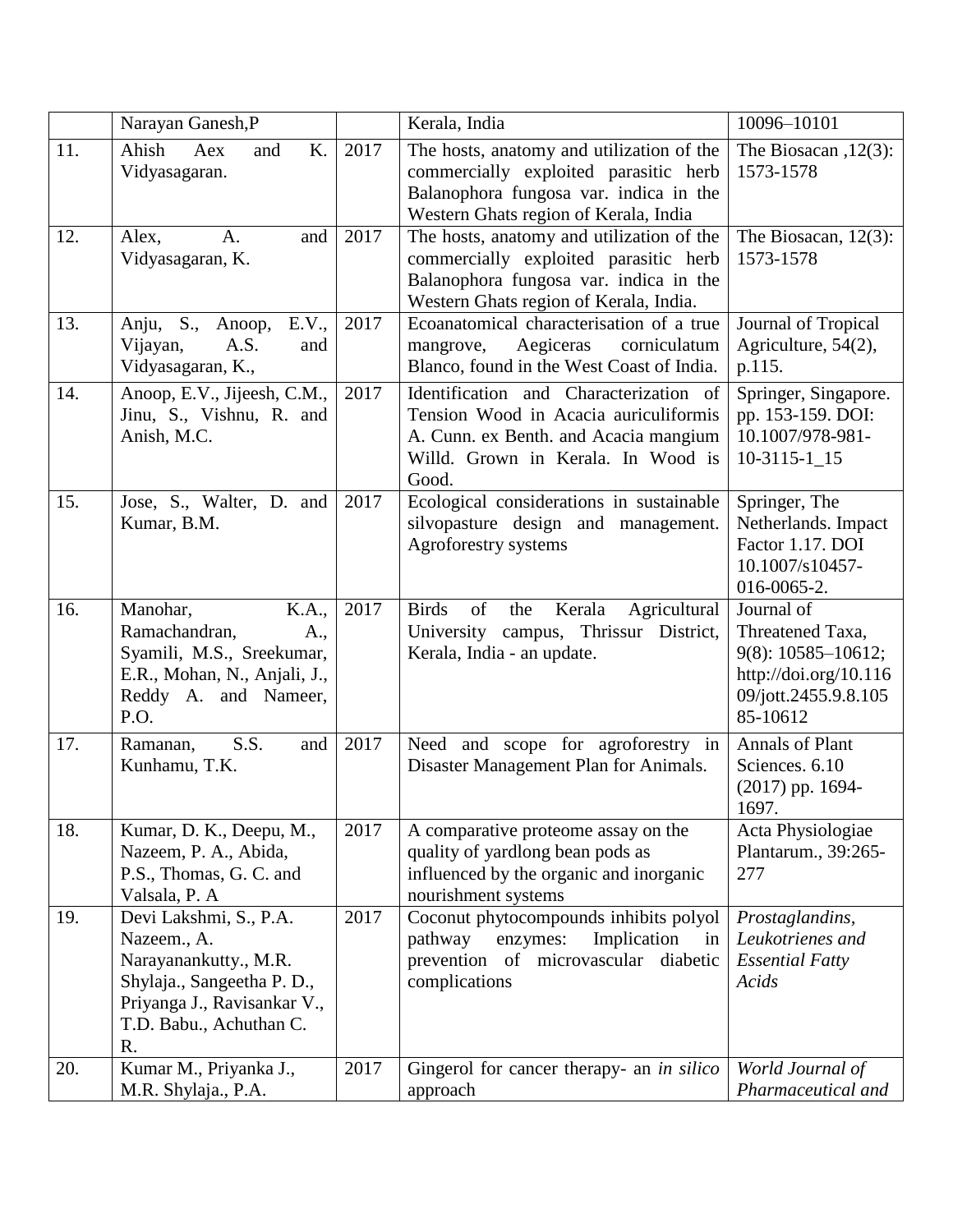|     | Nazeem                          |      |                                             | Life Sciences                            |
|-----|---------------------------------|------|---------------------------------------------|------------------------------------------|
| 21. | Kumara M., Shylaja M.R.,        | 2017 | Gingerol<br>Potent<br>is<br>the<br>most     | Journal of                               |
|     | Nazeem P.A., Babu T             |      | Compound in<br>Ginger<br>Anticancerous      | <b>Developing Drugs</b>                  |
|     |                                 |      | (Zingiber officinale Rosc.)                 |                                          |
| 22. | Shana Harshan and Suma          | 2017 | Optimisation of dehydrated jack seed        | <b>International</b>                     |
|     | Divakar                         |      | crisp<br>using<br>surface<br>response       | Journal of Food                          |
|     |                                 |      | methodology with the interaction of         | Science and                              |
|     |                                 |      | freezing time, blanching<br>time<br>and     | <b>Nutrition</b>                         |
|     |                                 |      | moisture level for better rehydration       |                                          |
|     |                                 |      | properties                                  |                                          |
| 23. | Navya, K. M. Sunil, P. S.       | 2017 | <b>Screening of High Temperature Stress</b> | Trends in                                |
|     | Abida, V. Thulasi and E.        |      | Tolerance in Popular Rice Varieties of      | <b>Biosciences</b>                       |
|     | K. Kurien                       |      | Kerala Using DSSAT Model                    |                                          |
| 24. | Manjesh, S., Abida, P. S.,      | 2017 | Identification and characterization of      | Rice Science                             |
|     | Valsala, P. A., Rosemary,       |      | differentially expressed genes              |                                          |
|     | F. and George, T                |      | responsible for drought tolerance in rice   |                                          |
|     |                                 |      | mediated by Pseudomonas fluorescens         |                                          |
| 25. | Karthikeyan. K, Prasad, A.      | 2017 | Sex pheromones - common cue for two         | Journal of                               |
|     | R., Jyothi., K. N., Prasuna.,   |      | lepidopteran pests in rice                  | entomological                            |
|     | A. L and Narayanankutty,<br>M.C |      |                                             | Research                                 |
| 26. | Moossa, P. P., Thulasi, V.,     | 2017 | Modification of planting geometry to        |                                          |
|     | Raji. P. and                    |      | exploit border effect for yield             | International journal<br>of Agricultural |
|     | Narayanankutty, M. C            |      | improvement in rice                         | Science and                              |
|     |                                 |      |                                             | Research                                 |
| 27. | Thomas, A.T., Thomas, D.,       | 2017 | Water-weed interactions in aerobic rice     | Journal of Tropical                      |
|     | Thomas, M., and Thomas,         |      |                                             | Agriculture                              |
|     | C.G                             |      |                                             |                                          |
| 28. | Saakre, M., Baburao, T.M.,      | 2017 | Identification and characterization of      | Rice Science                             |
|     | Salim, A.P., Francies, R, M.,   |      | genes responsible for drought tolerance     |                                          |
|     | Achuthan, P.A., Thomas,         |      | in rice mediated by Pseudomonas             |                                          |
|     | C.G. and Sivaraja, S.R          |      | fluorescens                                 |                                          |
| 29. | Sekhar, L., Thomas, C.G.,       | 2017 | Weed management in elephant foot yam        | Journal of Tropical                      |
|     | and Sindhu, P.V.                |      | [Amorphophallus paeoniifolius (Dennst.)     | Agriculture                              |
|     |                                 |      | Nicholson]                                  |                                          |
| 30. | Shamla, K., Sindhu, P. V.,      | 2017 | Effect of weed management practices on      | Journal Tropical                         |
|     | and Menon, M. V.                |      | growth and yield of okra (Abelmoschus       | Agriculiture                             |
|     |                                 |      | esculentus (L.) Moench.)                    |                                          |
| 31. | Aparna, K. K., Menon, M.        | 2017 | Efficacy of pre and post emergence          | Journal of Tropical                      |
|     | V., and Prameela, P             |      | herbicides on <i>Echinochloa</i> spp        | Agriculture                              |
| 32. | Punnoose, A. and Anitha, S.     | 2017 | Biochar on the growth and yield             | Trends Biosci                            |
|     |                                 |      | performance of Amarath (Amaranthus          |                                          |
|     |                                 |      | tricolor L.).                               |                                          |
| 33. | Atheena, A., Prameela, P.,      | 2017 | Tank mix application of cyhalofop -         | Indian Journal Weed                      |
|     | and Menon, M. V.                |      | butyl with selected herbicides for weed     | Science                                  |
|     |                                 |      | control in wet -seeded rice                 |                                          |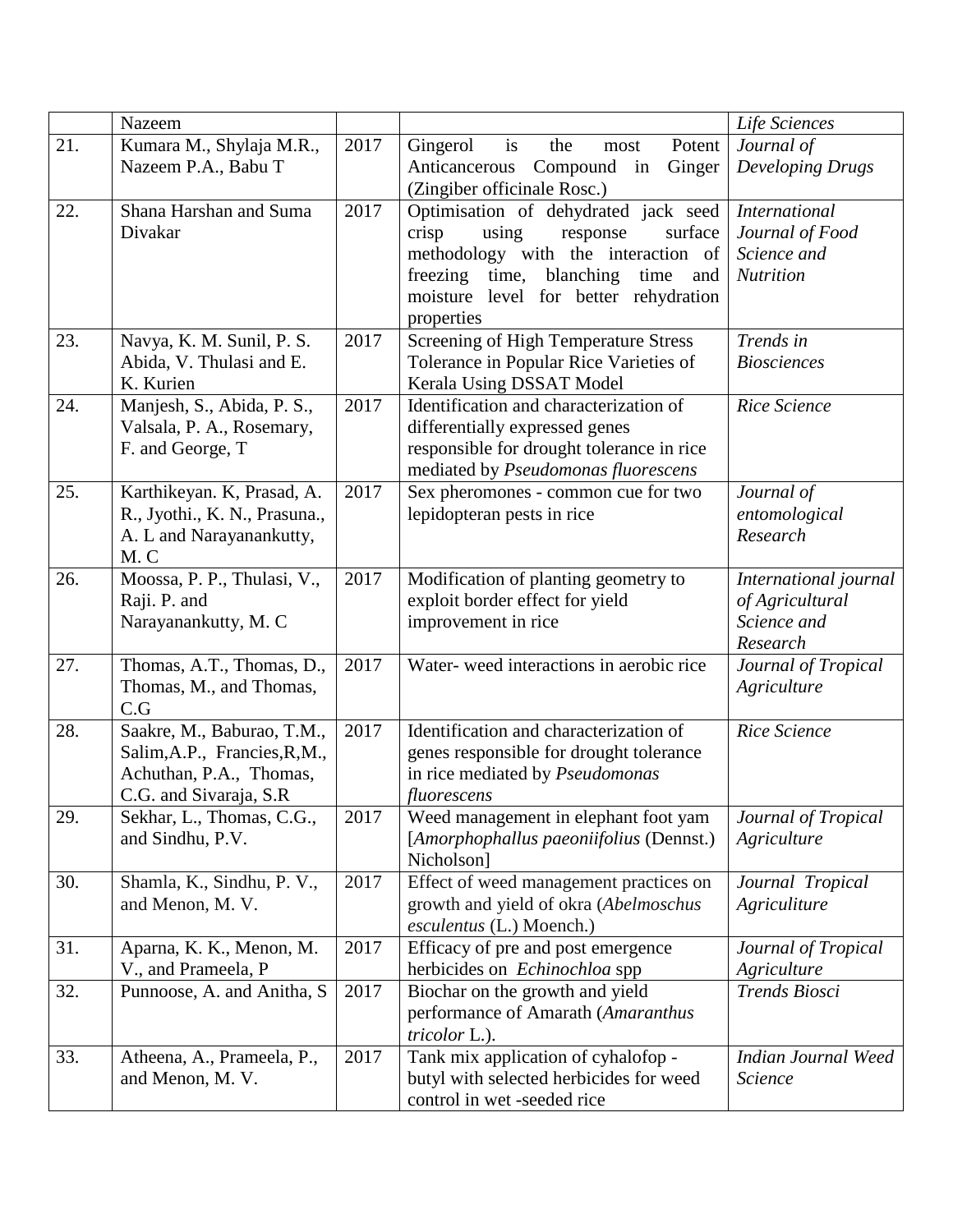| 34. | Aparna K.K, Menon, M.V.               | 2017 | Efficacy of pre and post emergence                     | J. Trop. Agric                  |
|-----|---------------------------------------|------|--------------------------------------------------------|---------------------------------|
|     | and Prameela, P                       |      | herbicides on Echinochloa spp                          |                                 |
| 35. | Shamla K., Sindhu, P.V.               | 2017 | Effect of weed management practices on                 | J. Trop. Agric                  |
|     | and Menon, M.V.                       |      | growth and yield of okra (Abelmoschus                  |                                 |
|     |                                       |      | esculentus (L.) Moench.).                              |                                 |
| 36. | Devi, K.M.D., and                     | 2017 | Effect of pre and post emergence                       | J. Trop. Agric.                 |
|     | Amritha, K                            |      | herbicides on microbial biomass carbon                 |                                 |
|     |                                       |      | and dehydrogenase activity in soils                    |                                 |
| 37. | Devi, K.M.D., Abraham,                | 2017 | Impact of glyphosate and chlorpyriphos                 | Pesticide Res. J.               |
|     | C.T. and Shitha, C.R.                 |      | on chemical and biological properties of               |                                 |
|     |                                       |      | a lateritic soil                                       |                                 |
| 38. | Jacob, G., Menon, M.V.                | 2017 | Herbicidal management of Chinese                       | Indian J. Weed Sci.             |
|     | and Abraham, C.T                      |      | sprangletop (Leptochloa chinensis) in                  |                                 |
|     |                                       |      | direct seeded rice                                     |                                 |
| 39. | Atheena A, Prameela P.                | 2017 | Tank mix application of cyhalofop-butyl                | Indian J. Weed Sci              |
|     | and Menon, M.V.                       |      | with selected herbicides for weed control              |                                 |
|     |                                       |      | in wet-seeded rice                                     |                                 |
| 40. | Nisha, M.S. and                       | 2017 | Effect of fungal egg parasite,                         | Indian J. Nematol               |
|     | Sheela, M.S                           |      | Paecilomyces lilacinus (Thom.) Samson                  |                                 |
|     |                                       |      | on Meloidogyne incognita in brinjal                    |                                 |
| 41. | Nisha, M.S. and                       | 2017 | Impact of mulching of green leaves for                 | Madras Agric. J                 |
|     | Nimisha, A.M                          |      | the management of nematodes associated                 |                                 |
|     |                                       |      | in banana                                              |                                 |
| 42. | Nisha, M.S., Remya, V.S.              | 2017 | Management of root-knot nematode,                      | <b>Current Nematology</b>       |
|     | and Remya, P.S.                       |      | Meloidogyne incognita (Kofoid & White)                 |                                 |
|     |                                       |      | Chitwood in bittergourd using bioagents                |                                 |
|     |                                       |      | andorganic amendment                                   |                                 |
| 43. | Sury Raj and P.Anitha                 | 2017 | Effect of growing conditions on growth                 | Journal of Tropical             |
|     |                                       |      | and herbage yield of coriander                         | Agriculture                     |
|     |                                       |      |                                                        | 55(2):200 - 204                 |
| 44. | Raj, T. R. and Kurian, P.S.           | 2017 | Effect of foliar treatments on non-target              | In 'Mainstreaming               |
|     |                                       |      | microorganisms on                                      | Biodiversity for<br>Sustainable |
|     |                                       |      | the phylloplane of cucumber (Cucumis<br>sativus L.) In | Development' NBC                |
|     |                                       |      |                                                        | $2017$ , p. $89 - 96$           |
| 45. | C.<br>Narayanankutty.,<br>$\mathbf U$ | 2017 | Variance components and correlation of                 | Indian J.Agric                  |
|     | Sreelatha.<br>and                     |      | economic traits in tropical cabbage                    |                                 |
|     | K.P.Prameela                          |      | (Brassica oleracea var. capitata)                      |                                 |
| 46. | Narayanankutty.<br>$C_{\rm{L}}$       | 2017 | Variance components and correlation of                 | Indian J. agric. Sci.           |
|     | Sreelatha.U and Prameela              |      | economic traits in tropical Cabbage                    | $87(2): 240-244$                |
|     | .K.P                                  |      | (Brassica oleraceavar.capitata)                        |                                 |
| 47. | Narayanankutty.<br>C,                 | 2017 | Mulching and fertigation studies in Okra               | Indian Journal of               |
|     | Sreelatha.<br>U<br>$\&$<br>K.P.       |      | (Abelmonchus esculentus)                               | Agricultural                    |
|     | Prameela                              |      |                                                        | Sciences                        |
| 48. |                                       | 2017 | Variation in the composition of volatile               | Journal of Biology              |
|     | K. Jessy Joseph, Cyril                |      | aroma compounds from the flowers of                    | and Nature $7(3)$ :             |
|     |                                       |      |                                                        |                                 |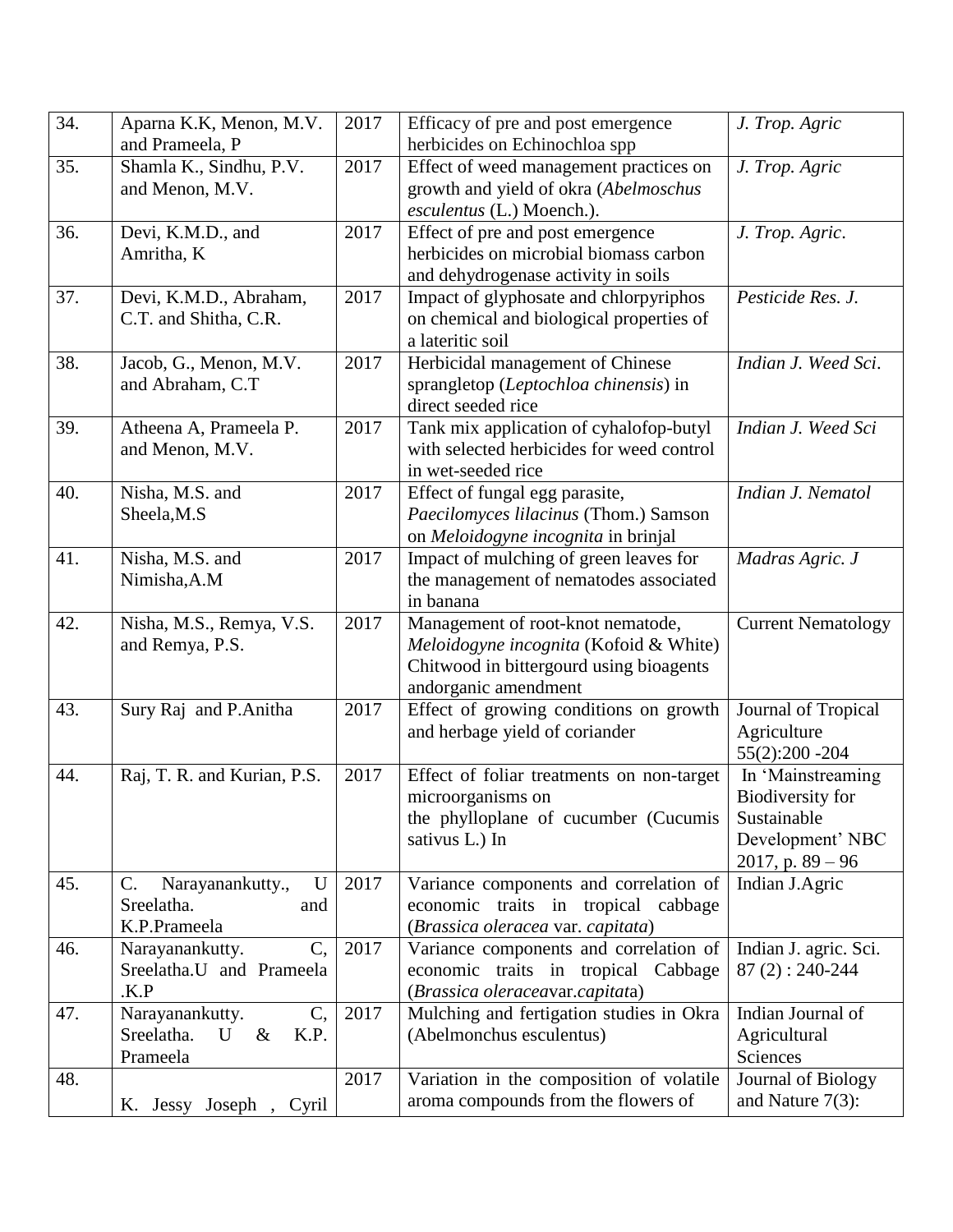|     | Augustine, D. K. Jose and<br>D. Ambikadevi                                                                       |      | Jasminum sambac in response to the<br>Hendecasis<br>attack<br>of<br>duplifascialis<br>(Lepidoptera: pyraustidae)                      | 112-117                                                                          |
|-----|------------------------------------------------------------------------------------------------------------------|------|---------------------------------------------------------------------------------------------------------------------------------------|----------------------------------------------------------------------------------|
| 49. | Raj, S.K. and Syriac, E.K.                                                                                       | 2017 | Weed management in direct seeded rice-<br>A review                                                                                    | Agric. Rev. 38 (1):<br>$41 - 50$                                                 |
| 50. | Reshmy Vijayaraghavan,<br>Vimi Louis,<br>Sally<br>Κ.<br>Fridin<br>Davis,<br>Mathew,<br>Anjaly Varghese and Dilna | 2017 | In planta studies on Downy Mildew<br>disease of bitter gourd using fungicides<br>and bioagents                                        | Int. J.<br>Curr.Microbiol.<br>App. Sci.6 : (3) 945-<br>950                       |
| 51. | Deepa James and Sally K.<br>Mathew                                                                               | 2017 | Compatibility<br>different<br>studies<br>on<br>endophytic<br>microbes<br>of<br>tomato<br>antagonistic to bacterial wilt pathogen      | <b>International Journal</b><br>of Advanced<br><b>Biological Research</b>        |
| 52. | H.C.Mini<br>Vikram<br>raj, N, Krishnan, S                                                                        | 2017 | Investigations<br>developing<br>on<br>key<br>foridentification of elite nutmeg tree                                                   | Journal of Plantation<br>Crops 44(3):126-129                                     |
| 53. | Praveen, N. M., Reshmy<br>Vijayaraghavan and Ajith<br>Kumar.                                                     | 2017 | Symptomatology, characterisation and<br>management of root rot disease of<br>gerbera                                                  | <b>International Journal</b><br>of Advanced<br><b>Biological Research</b>        |
| 54. | Sujith, S. Sajeevkumar, J.<br>S. Minimol, P. M. Ajmal,<br>B. Suma.                                               | 2017 | Diversity analysis of KAU released<br>cocoa (Theobroma cacao L.) varieties<br>based on morphological parameters                       | J. Trop. Agric                                                                   |
| 55. | Pradeepkumara, T., Bonny,<br>B. P., Midhilaa, R., John,<br>.J., Divyaa, M.R. and<br>Rocha, V.                    | 2017 | Effect of organic and inorganic nutrient<br>sources on the yield of selected tropical<br>vegetables                                   | Scientia<br>Horticulturae 224:<br>84-92.                                         |
| 56. | Ponnusamy, K., Bonny,<br>Binoo P. and Das, Manju<br>Dutta.                                                       | 2017 | Impact of public private partnership<br>model on women empowerment in<br>agriculture                                                  | Indian Journal of<br>Agricultural<br>Sciences. 87 (5):<br>$613 - 7$              |
| 57. | Peter, K.V, Bonny, Binoo<br>P., George, S., and Shaji,<br>S.                                                     | 2017 | Climate Resilent Horticultural Crops of<br>Future                                                                                     | <b>International</b><br>Journal of<br>Innovative<br>Horticulture 6(2):99-<br>104 |
| 58. | Sreejith, R. and Bonny,<br>Binoo P.                                                                              | 2017 | Adoption behavior of organic pepper<br>farmers in Idukki district.                                                                    | Journal of Tropical<br>Agriculture. 55(2): 1                                     |
| 59. | John, S. Z., Bonny, Binoo.<br>P. and Sureshkumar, P.K.                                                           | 2017 | Impact of institutionalization of labour<br>through labour banks on the rice farming<br>sector in Kerala                              | <b>Advance Research</b><br>Journal of Social<br>Sciences 08(2):222-<br>228       |
| 60. | Sheeja K Raj and Elizabeth<br>K Syriac                                                                           | 2017 | Weed management in directed seeded<br>A review<br>rice -                                                                              | Agricultural<br>reviews. 38 (1):41-50                                            |
| 61. | Sheeja K Raj, Elizabeth K<br>Syriac, Anith K.N and<br>Meenakumari.K.S                                            | 2017 | Compatibility of bio-control agents and<br>N fixing organisms with post mergence<br>pre-mix herbicide -bispyribac<br>sodium+metamifop | Journal of Applied<br>and Natural Science.<br>9 (3): 1510-1514                   |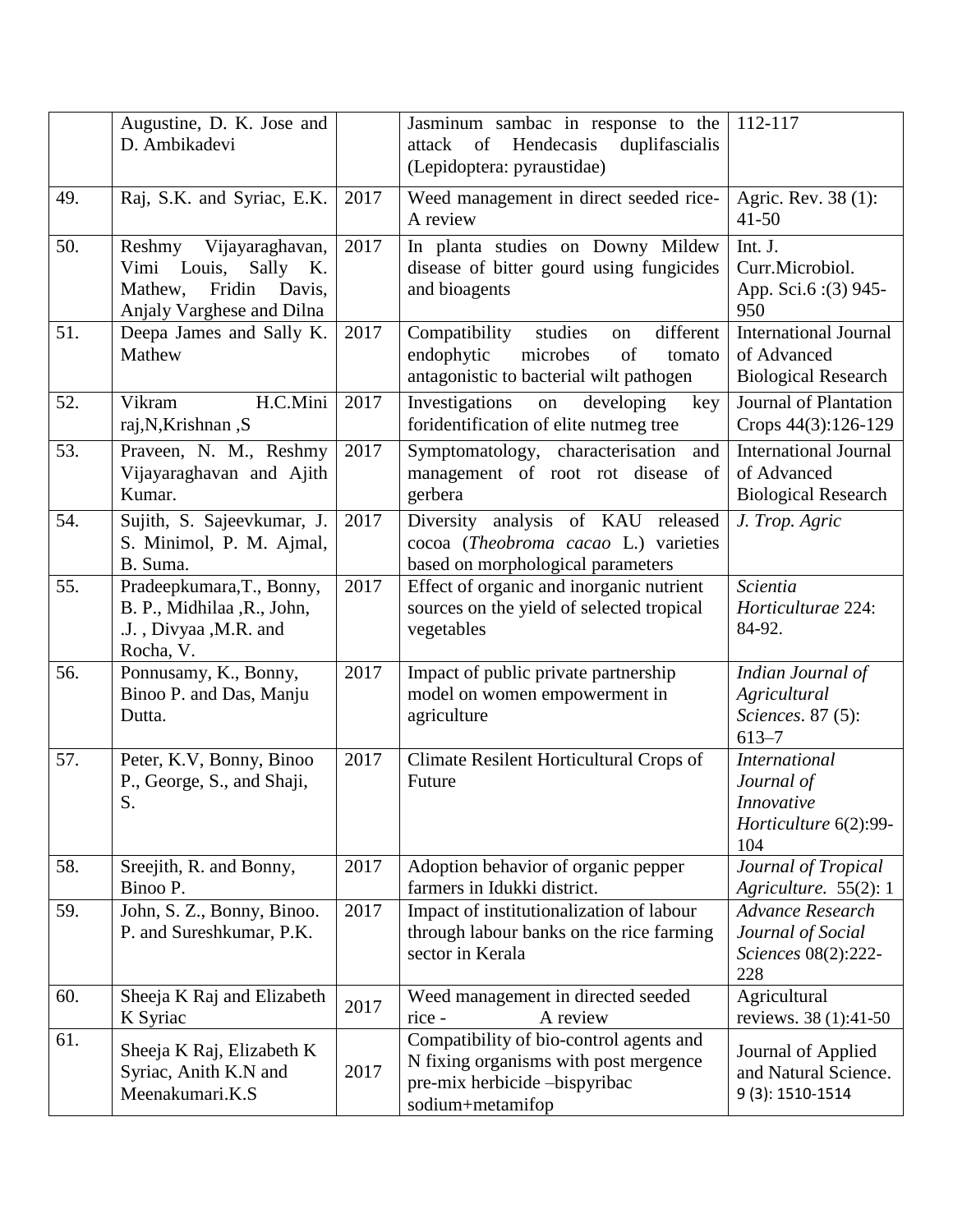| 62. | Sheeja K Raj and Elizabeth<br>K Syriac                                                            | 2017 | Herbicidal effect on the bioindicators of<br>soil health -A review                                                                                                            | Journal of Applied<br>and Natural Science-<br>9 (4):2438-2448   |
|-----|---------------------------------------------------------------------------------------------------|------|-------------------------------------------------------------------------------------------------------------------------------------------------------------------------------|-----------------------------------------------------------------|
| 63. | Naveen Lino, Sheeja K.Raj<br>and<br>Leenakumari.S                                                 | 2017 | Effect of crop customized fertilizer<br>mixture on yield components of rice in<br>the Kuttanad low lands                                                                      | Journal of Trends in<br>Biosciences - 10<br>$(12): 2188 - 2192$ |
| 64. | Sheeja K Raj, Elizabeth K<br>Syriac and Geetha D                                                  | 2017 | Non target effect of herbicide mixtures<br>on the mycelial growth of Rhizoctonia<br>solani Kuhn                                                                               | Journal of Tropical<br>Agriculture - 55<br>$(2):214-219$        |
| 65. | Sheeja K Raj and Elizabeth<br>K Syriac                                                            | 2017 | Nutrient availability and nutrient uptake<br>as influenced by the post emergence<br>application of herbicide mixtures                                                         | Journal of Tropical<br>Agriculture - 55 (2):<br>152-160         |
| 66. | Sheeja K Raj and Elizabeth<br>K Syriac                                                            | 2017 | Detection of bispyribac sodium +<br>metamifop 14% SE residue in soil by<br>bioassay method                                                                                    | Indian Journal of<br>Weed Science-49<br>$(1)$ :<br>70-74        |
| 67. | Sheeja K Raj and Elizabeth<br>K Syriac                                                            | 2017 | Impact of herbicide mixtures on<br>earthworm population, organic carbon<br>content and B glucosidase enzyme<br>activity in soil                                               | Indian Journal of<br>Weed Science - 49<br>$(2):159-164$         |
| 68. | Nadiya Kollakkodan,<br>K.N.Anith and<br>N.V.Radhakrishnan                                         | 2017 | Diversity of endophytic bacteria from<br>Piper spp. with antagonistic property<br>against Phytophthora capsici causing<br>foot rot disease in black pepper Piper<br>nigrum L. | Journal of Tropical<br>Agriculture-55(1):<br>63-70              |
| 69. | Deepthy K B, Sunil Joshi,<br>Manoj V S, Dhanya M K,<br>Maya T, Kuriakose K P,<br>Krishnaprasad KP | 2017 | A new report of the myrmecophilous root<br>mealy bug Xenococcus annandalei<br>Silvestri (Rhizoecidae: Hemiptera)- a<br>devasting pest                                         | Entomon                                                         |
| 70. | Murugan M, Ravi R,<br>Anandhi A, Sajan Kurien<br>and Dhanya M. K                                  | 2017 | Pesticide use in Indian cardamom needs<br>change in cultivation practices                                                                                                     | Current science                                                 |
| 71. | Aswathy T S, Jintu Johny,<br>Dhanya M K, Sathyan T,<br>Preethy T T and Murugan<br>M               | 2017 | Effect of biofertilizers and organic<br>supplements on general and beneficial<br>microbial population in the rhizosphere<br>of black pepper cuttings (Piper<br>nigrum L.)     | <i>International</i><br>Journal of Chemical<br><b>Studies</b>   |
| 72. | Dhanya M. K, Murugan M,<br>Anjumol K. B and Meena<br>Kumari K.S                                   | 2017 | Efficacies of fungicides and biocontrol<br>agents on the management of rot disease<br>of small cardamom                                                                       | Journal of Mycology<br><b>Plant Pathology</b>                   |
| 73. | Sathyan, T, M K. Dhanya,<br>T T. Preethy, T S. Aswathy<br>and M. Murugan.                         | 2017 | Relative efficacy of some newer<br>molecules against thrips, Scirtothrips<br>dorsalis Hood (Thysanoptera: Thripidae)<br>on rose                                               | Journal of<br>Entomology and<br>Zoology Studies                 |
| 74. | Sathyan T, Dhanya M K,<br>Aswathy T S, Preethy T T,                                               | 2017 | Contribution of weather factors to the<br>population fluctuation of major pests on                                                                                            | Journal of<br>Entomology and                                    |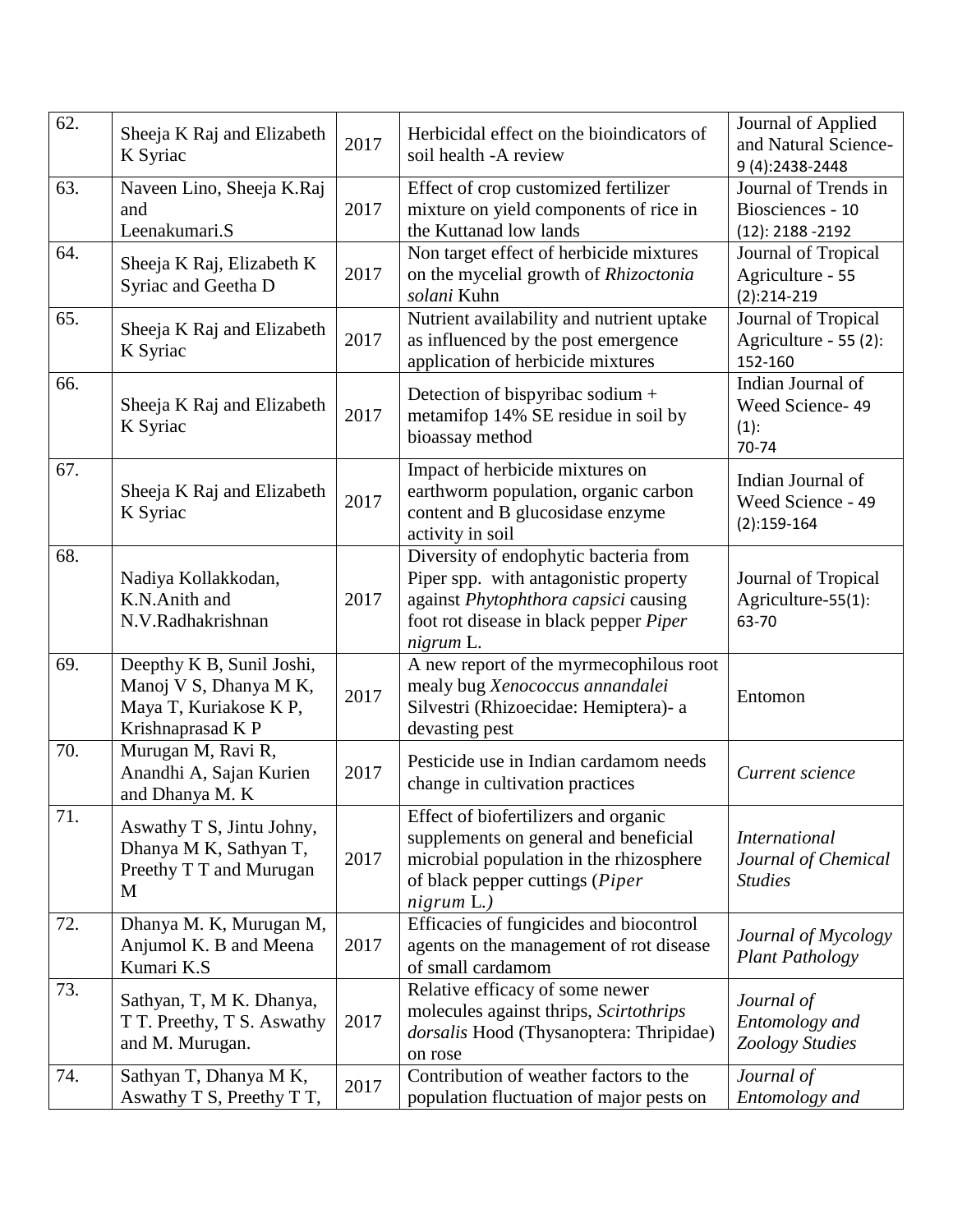|     | Manoj V S, Murugan M                                                                           |      | Small Cardamom (Elettaria<br>cardamomum Maton).                                                                                                                   | Zoology Studies                                                                                         |
|-----|------------------------------------------------------------------------------------------------|------|-------------------------------------------------------------------------------------------------------------------------------------------------------------------|---------------------------------------------------------------------------------------------------------|
| 75. | K.H Ajisha., C.L Sharon.,<br>E.R Aneena.,<br>Seeja.Thomachan<br>Panjikkaran                    | 2017 | Quality evaluation of raw jack fruit and<br>rice based vermicelli                                                                                                 | Contemporary<br>Research in India                                                                       |
| 76. | Sruthy T. P. and Seeja<br>Thomachan                                                            | 2017 | Nutritional and organoleptic qualities of<br>Grand Naine banana chips                                                                                             | Journal of Home<br>Science                                                                              |
| 77. | Pradeepkumar, T., Binoo,<br>P.B., Midhila, R., John, J.,<br>Divya, M.R. and Roch,<br>C.V.      | 2017 | Effect of organic and inorganic nutrient<br>sources on the yield of selected tropical<br>vegetables.                                                              | Scientia<br>Horticulturae<br>224: 84 - 92                                                               |
| 78. | Karthika, S.R., Sajeena, A.,<br>Girija, V.K., John, J. and<br>Heera, G                         | 2017 | Antifungal activities of organic<br>preparations, botanicals and non-<br>hazardous chemicals against Rhizoctonia<br>solani Kuhn causing sheath blight of rice     | Journal of Tropical<br>Agriculture<br>$55(1):104-113$                                                   |
| 79. | Jaslam, P.K.M., Brigit, J.,<br>Kumar, V., John, J. and<br>Paul, L. (2017).                     | 2017 | Mathematical programming models for<br>optimum enterprise combination in the<br>homesteads of southern laterite agro<br>ecological unit.                          | Journal of<br>Experimental<br><b>Biology</b> and<br>Agricultural<br><b>Sciences</b><br>$5(6)$ : 831-839 |
| 80. | Leno, N., Sudharmaidevi,<br>C. R., and Meera, A. V.                                            | 2017 | Fertility evaluation and manurial effect<br>of organic manure produced from<br>degradable solid waste by rapid<br>conversion technology                           | Advances in Life<br><b>Sciences</b><br>5(11):4433-4436                                                  |
| 81. | Meera. A.V., Thampatti,<br>K.C.M., and Leno, N.                                                | 2017 | Macrophytes having lead role in the<br>phytofiltration of nickel (Ni) and<br>chromium (Cr) from a fresh water<br>ecosystem, Vellayani lake, Trivandrum,<br>India. | Trends in<br><b>Biosciences</b><br>10(24): 5056-5061                                                    |
| 82. | Rajesh, G. K., Thirupathi,<br>V., Anjineyulu Kothakota,<br>Ravi Pandiselvam and<br>Gowthami. K | 2017 | Development of Biodegradable Film<br>based on Banana Flour-Plasticizer for<br>Quality Packaging of Food Products,<br>Vegetos                                      | <i>International</i><br>Journal of Plant<br>Research                                                    |
| 83. | Rasmi Janardhanan,<br>Rajesh G.K                                                               | 2017 | Optimisation of Blanching Time for<br>Cassava – Pre-Treatment for Thermal<br>Processing                                                                           | <b>International Journal</b><br>of Engineering<br>Science and<br>Computing                              |
| 84. | Asha Joseph and D.<br>Tamilmani                                                                | 2017 | Markov Chain Model of weekly rainfall<br>probability and dry and wet spells for<br>agricultural planning in Coimbatore in<br>western zone of Tamil Nadu           | Indian Journal of<br>Soil conservation                                                                  |
| 85. | Anu Varughese and Hajilal<br>M.S                                                               | 2017 | Assessing long term climate trends of<br>Bharathapuzha Basin, Kerala, India                                                                                       | International journal<br>of Ecology and<br>Environmental                                                |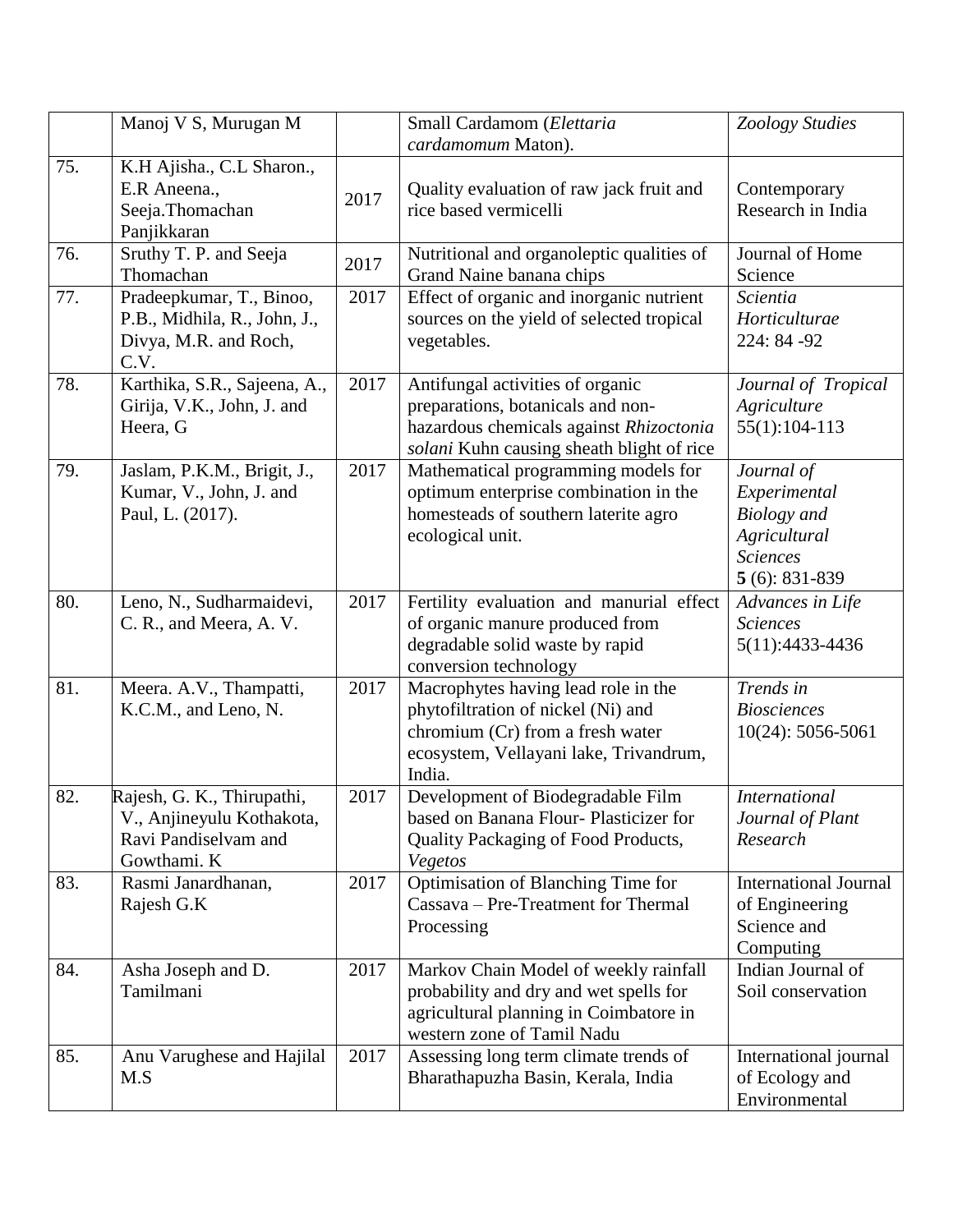|     |                             |      |                                           | Sciences                     |
|-----|-----------------------------|------|-------------------------------------------|------------------------------|
| 86. | Lakshminarayana, S.V.,      | 2017 | Assessment of Performance of Upward       | Research Journal of          |
|     | Sathian K. K.,              |      | Flow Micromesh Filters of Different       | Agricultural                 |
|     |                             |      | Mesh Sizes under Actual Rainfall          | Sciences                     |
|     |                             |      | Condition                                 |                              |
| 87. | Lakshminarayana, S.V.,      | 2017 | Performance Evaluation of First Flush     | <b>International Journal</b> |
|     | Sathian K. K                |      | with Micromesh Filter System under        | of Microbiology and          |
|     |                             |      | <b>Actual Rainfall Condition</b>          | <b>Applied Sciences</b>      |
| 88. | Lakshminarayana, S.V.,      | 2017 | Development of an automatic cleaning      | <b>International Journal</b> |
|     | Sathian K. K                |      | mechanism for the mesh filter of          | of Current Micro             |
|     |                             |      | roofwater harvesting                      | <b>Biology and Applied</b>   |
|     |                             |      |                                           | Sciences                     |
| 89. | Amretha Krishnan A.K,       | 2017 | Development and testing of a power        | Int.Journal of               |
|     | Manshooba P.M, Sa-          |      | operated coconut oil expeller             | Engineering                  |
|     | adaAbdurahiman, Saroop      |      |                                           | Research and                 |
| 90. | C.L and Jayan, P.R          | 2017 | Evaluation of manual and mechanical       | Application<br>Trends in     |
|     | Rajesh A N and Jayan P R.   |      | seed bed preparation for paddy in salt    | <b>Biosciences</b>           |
|     |                             |      | affected soils of Kaipad                  |                              |
| 91. | Devi, V. S.; S; Geetha,     | 2017 | Acidity amelioration for rice yield       | Journal of crop and          |
|     | k.; Mathew, R.              |      | enhancement in acid sulphate (vaikom      | weed                         |
|     |                             |      | kari) soils of kuttanad in kerala         |                              |
| 92. | Devi V. S. And Dr.          | 2017 | Effect of acidity amelioration practices  | International journal        |
|     | O. Kumari Swadija           |      | on micronutrient availability for rice in | of applied and pure          |
|     |                             |      | vaikom kari soils of kuttanad             | science and                  |
|     |                             |      |                                           | agriculture (ijapsa)         |
| 93. | Rani R. Unnithan, N.        | 2017 | Survey for the intensity of anthracnose   | International journal        |
|     | Thammaiah, m. S.            |      | disease of banana caused by               | of plant protection          |
|     | Kulkarni and p. M.          |      | colletotrichum musae in northern parts of |                              |
|     | Gangadharappa               |      | Karnataka                                 |                              |
| 94. | Rani R. Unnithan and N.     | 2017 | Isolation, identification and proving the | international journal        |
|     | Thammaiah                   |      | pathogenicity of banana anthracnose       | of plant protection          |
|     |                             |      | pathogen colletotrichum musae             |                              |
| 95. | Anu G. Krishnan.,           | 2017 | Variability in physic chemical characters | Indian J. Hort.              |
|     | Jayalakshmi G., Suman K.    |      | of mango genotypes collected from         |                              |
|     | T. and Ashly V. Thomas.     |      | Kuttanad tracts of Kerala.                |                              |
| 96. | S. M. Charan, Saji Gomez.,  | 2017 | Effect of storage conditions and duration | Asian J. Dairy and           |
|     | Sheela, K. B., Pushpalatha, |      | on quality of passion fruit (Passiflora   | Fd. Res.                     |
|     | P. B. and Suman, K. T.      |      | edulis Sims.) nectar.                     |                              |
| 97. | P.V.Swathy Lakshi,          | 2017 | of<br>Economic<br>feasibility<br>poyhouse | J. of Tropical agric.        |
|     | A.Prema, T.K. Ajitha and    |      | vegetable cultivation in Kerala           |                              |
|     | T.Pradeepkumar.             |      |                                           |                              |
| 98. | P. Rajasree, A. Prema, K.   | 2017 | chain<br>Supply<br>in<br>management       | J. of Tropical agric.        |
|     | Ajith Kumar, P. Indiradevi  |      | horticultural nursery business            |                              |
| 99. | Amogh P.Kumar, T.Paul       | 2017 | of<br>Impacts<br>climate<br>change<br>on  | J.Indian bot.Soc.            |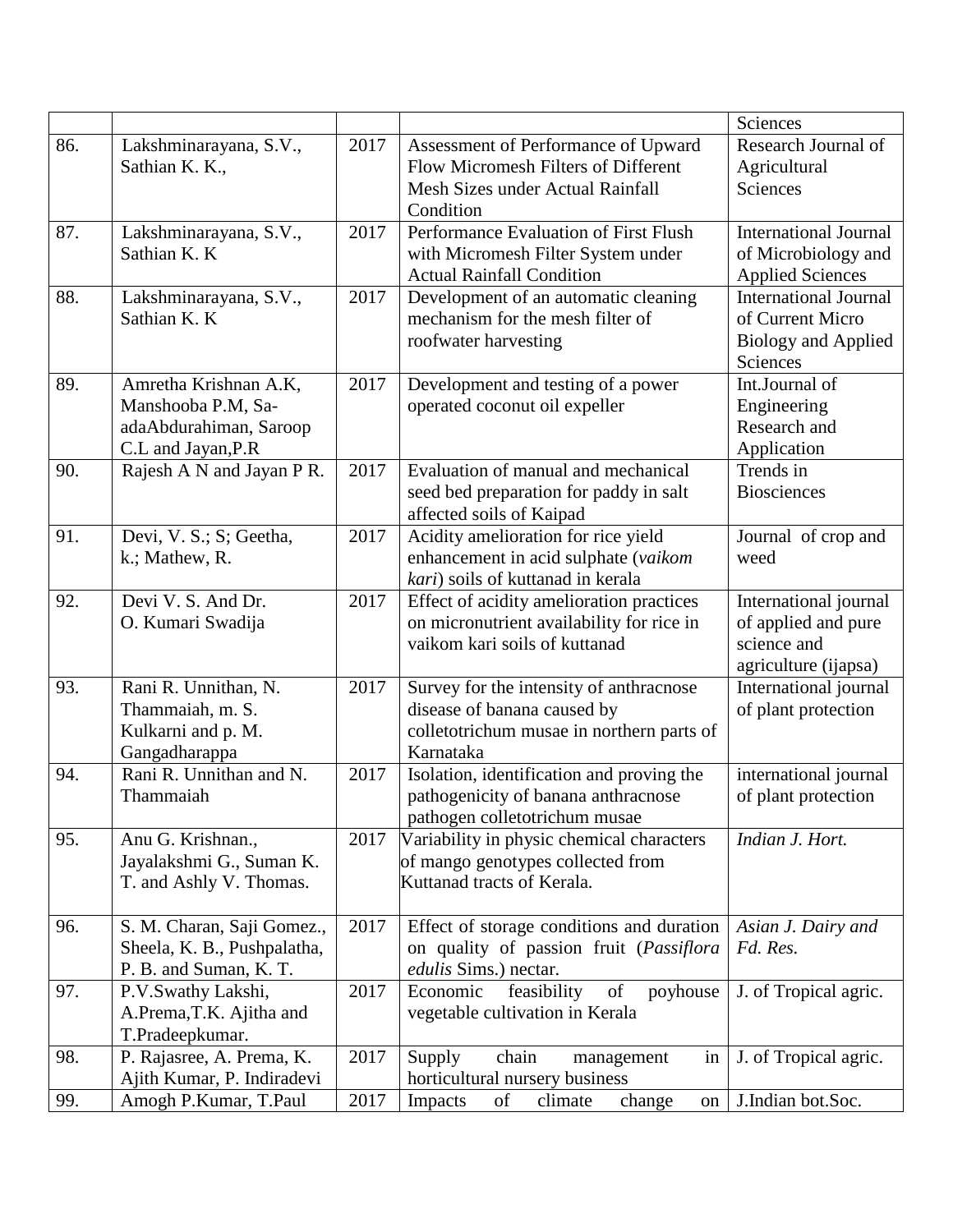|      | Lazarus, A.M. Santha, A.     |      | agriculture: Mitigation<br>and<br>adaptation |                              |
|------|------------------------------|------|----------------------------------------------|------------------------------|
|      | Prema                        |      | strategies -a review                         |                              |
| 100. | Suma Nair and                |      | A Comparison of Engineering Properties       | Int. J. Eng. Sc.             |
|      | Ramachandran, V.R.           |      | Soils<br>of<br>in<br>Two Kolepadavus of      | Comp                         |
|      |                              |      | the Kole Lands of Kerala.                    |                              |
| 101. | Muhammed, U.P.F.,            | 2017 | Organic mulches for weed management          | <b>Indian Horticulture</b>   |
|      | Sindhu, P. V., and Thomas,   |      | in homesteads                                | Journal7(1):94-96            |
|      | C. G                         |      |                                              |                              |
| 102. | C.Beena                      | 2017 | Assessment of the heavy metal content in     | International                |
|      |                              |      | traded herbal raw drug sida roots from       | journal of tropical          |
|      |                              |      | Kerala market                                | agriculture-                 |
|      |                              |      |                                              | 35(2).293-296.2017.          |
| 103. | C.Beena                      | 2017 | Evaluation of Phenol content and total in    | International journal        |
|      |                              |      | vitro antioxidant capacity of the roots of   | of tropical                  |
|      |                              |      | different Sida species found in Kerala       | agriculture                  |
| 104. | S.Chandraprabha, Sharon      | 2017 | Development and nutritional qualities of     | Journal of                   |
|      | CL, Seeja T, Aneena ER       |      | vermicelli prepared from barnyard millet     | Pharcognosy and              |
|      | and Beena C                  |      | and ekanayakam root bark                     | phytochemistry-              |
|      |                              |      |                                              | 6(6),2359-2362               |
|      |                              |      |                                              | (2017).                      |
| 105. | Preethy, T.T., Elsy, C.R.    | 2017 | Biochemical characterization of betelvine    | Ind J of Arecanut            |
|      | and Beena, C.                |      | land races of malappuram district Kerala     | spices and medicinal         |
|      |                              |      |                                              | plants-19(2)15-18            |
| 106. | Karthika, S.R., Sajeena, A., | 2017 | activities<br>Antifungal<br>of<br>organic    | Journal of Tropical          |
|      | Girija, V.K., Jacob John     |      | botanicals<br>preparations,<br>and           | Agriculture                  |
|      | and Heera, G                 |      | nonhazardous<br>chemicals<br>against         |                              |
|      |                              |      | Rhizoctonia solani Kuhn causing sheath       |                              |
|      |                              |      | blight of rice                               |                              |
| 107. | Nisha, M.S. and              | 2017 | Effect<br>of<br>fungal<br>parasite,<br>egg   | Indian J. Nematol            |
|      | Sheela, M.S                  |      | Paecilomyces lilacinus (Thom.) Samson        |                              |
|      |                              |      | on Meloidogyne incognita in brinjal          |                              |
| 108. | Nisha, M.S. and              | 2017 | Impact of mulching of green leaves for       | Madras Agric. J.             |
|      | Nimisha, A.M                 |      | the management of nematodes associated       |                              |
|      |                              |      | in banana                                    |                              |
| 109. | Nisha, M.S., Remya, V.S.     | 2017 | Management of root-knot nematode,            | <b>Current Nematology</b>    |
|      | and Remya, P.S.              |      | Meloidogyne incognita (Kofoid & White)       |                              |
|      |                              |      | Chitwood in bittergourd using bioagents      |                              |
|      |                              |      | andorganic amendment                         |                              |
| 110. | Ashiba.A and                 | 2017 | Indices<br>Growth<br>and<br>dry<br>matter    | <b>International Journal</b> |
|      | Anilkumar.A.S.               |      | production<br>partitioning<br>and<br>in      | for Scientific               |
|      |                              |      | ashwagandha as Influenced by integrated      | Research &                   |
|      |                              |      | nutrient<br>management<br>practices<br>and   | Development                  |
|      |                              |      | summer irrigation                            |                              |
| 111. | Arya, S. R. and Ameena,      | 2017 | Efficacy of new generation herbicides for    | Ann. Agric. Res              |
|      | M                            |      | weed management in dry direct seeded         |                              |
|      |                              |      | system of rice                               |                              |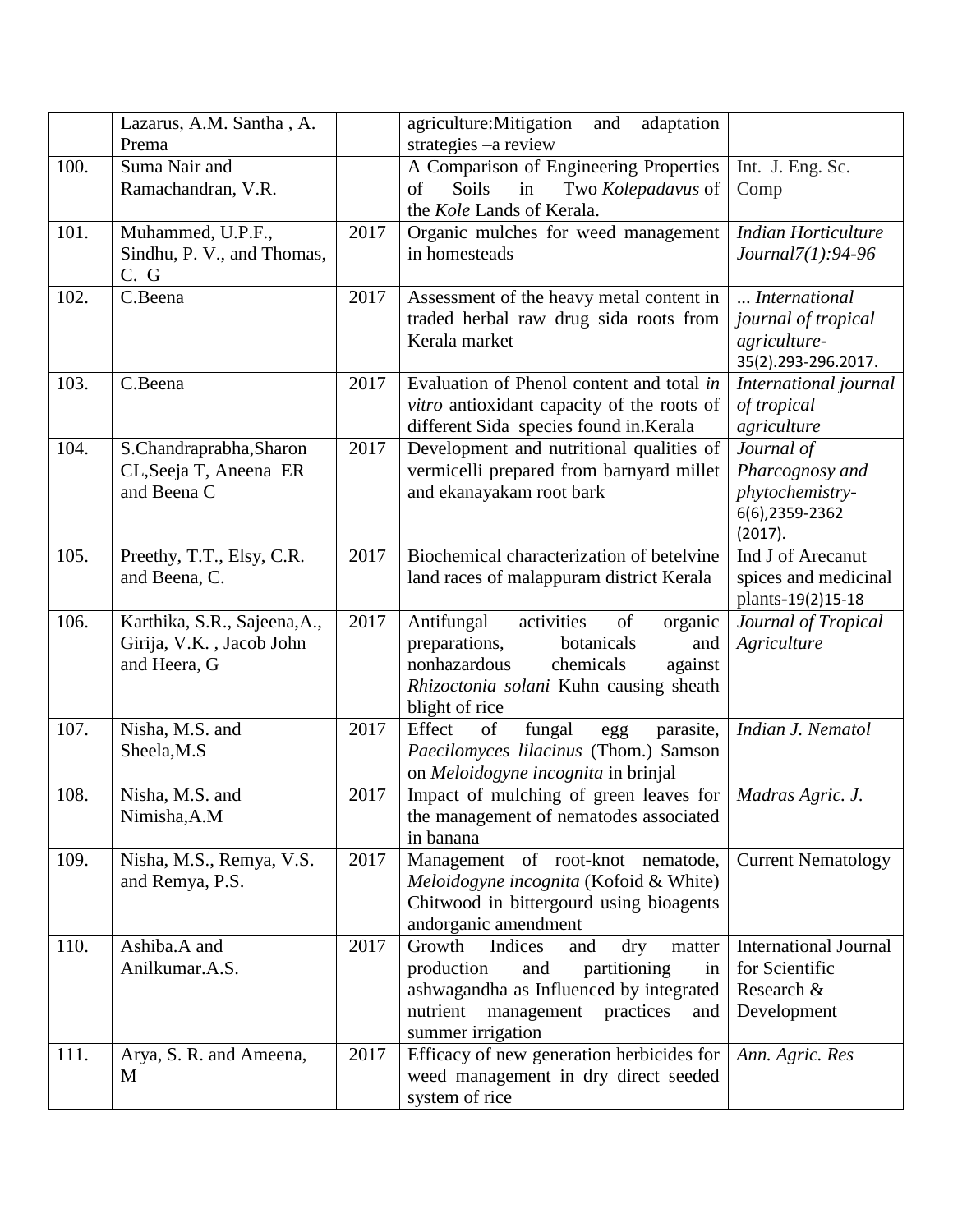| 112. | Devi, V. S., Swadija, O. K.  | 2017 | Effect of acidity amelioration practices     | Int. J. Appl. Pure  |
|------|------------------------------|------|----------------------------------------------|---------------------|
|      |                              |      | on micronutrient availability for rice in    | Sci. Agric          |
|      |                              |      | vaikom kari soils of Kuttanad (Kerala).      |                     |
| 113. | Devi, V. S., Swadija, O.     | 2017 | Acidity amelioration for rice<br>yield       | J. Crop Weed        |
|      | K., and Mathew, R.           |      | enhancement in acid sulphate(vaikom          |                     |
|      |                              |      | kari) soils of Kuttanad in Kerala            |                     |
| 114. | Isaac, S. R. and Varghese,   | 2017 | Effect of leaf litter mulch on the           | J. RuralAgric. Res  |
|      | J.                           |      | sprouting and early growth in tuber crops    |                     |
| 115. | Isaac, S. R.and Dickson, V.  | 2017 | Effect of nutrient management on the         | J. Root Crops       |
|      | J.                           |      | productivity of minisett raised elephant     |                     |
|      |                              |      | foot yam [Amorphophallus paeoniifolius       |                     |
|      |                              |      | (Dennst.) Nicholson] intercropped in         |                     |
|      |                              |      | banana.                                      |                     |
| 116. | Isaac, S. R. and Varghese,   | 2017 | Effect of leaf litter mulch on the           | J. RuralAgric. Res  |
|      | J.                           |      | sprouting and early growth in tuber crops    |                     |
| 117. | Karthikeyan, G. P., George,  | 2017 | Nutritive value and safety of greater club   | Indian J. Weed Sci  |
|      | S., and Chithrima, C.R.      |      | rush as livestock feed                       |                     |
| 118. | Karthikeyan, G.P. and        | 2017 | Allelopathic Effect of Greater club rush     | Trends Biosci       |
|      | George, S                    |      | on rice and weedy rice                       |                     |
| 119. | Raj, K. S. and Syriac, E. K  | 2017 | Weed management in direct seeded rice:       | Agric. Rev          |
|      |                              |      | A review.                                    |                     |
| 120. | Raj, S. K. and Syriac, E. K. | 2017 | Nutrient availability and nutrient uptake    | J. Trop. Agric      |
|      |                              |      | as influenced by the post emergence          |                     |
|      |                              |      | application of herbicide mixtures            |                     |
| 121. | Raj, S. K., Syriac, E. K.,   | 2017 | Non target effects of herbicide mixtures     | J. Trop. Agric      |
|      | and Geetha, D.               |      | on the mycelia growth of Rhizoctonia         |                     |
|      |                              |      | solani Kuhn                                  |                     |
| 122. | Raj, S. K., Syriac, E. K.,   | 2017 | Compatability of biocontrol agents and       | J. Appl. Nat. Sci.  |
|      | Anith, K.N., and             |      | N fixing organisms with post emergence       |                     |
|      | Meenakumari, K. S.           |      | pre-mix herbicide - bispyribac sodium +      |                     |
|      |                              |      | metamifop 14% SE                             |                     |
| 123. | Shimi, G.J. and Sheela, K.R. | 2017 | Nutrient use efficiency as influenced by     | Int. J. of Agric.   |
|      |                              |      | irrigation and nutrient management in        | Environ. Res        |
|      |                              |      | banana under precision farming               |                     |
| 124. | Vattakunnel, P. R.,          | 2017 | precision<br>Economic<br>evaluation<br>of    | Res. J. Agric. Sci. |
|      | Sheela, K.R., and Rani, S.   |      | farming practices in banana                  |                     |
|      | T.                           |      |                                              |                     |
| 125. | Shimi, G. J. and Sheela, K.  | 2017 | Influence<br>of<br>irrigation<br>andnutrient | Asian J. Biol. Life |
|      | R                            |      | management on fruit quality in banana        | Sci                 |
|      |                              |      | "Nendran" underprecision farming             |                     |
| 126. | Karthikeyan, G. P. and       | 2017 | Allelopathic effect of greater clubrush on   | Trends in           |
|      | Goerge, Sansamma.            |      | rice and weedy rice                          | Biosciences 10(3):  |
|      |                              |      |                                              | 1099-1102           |
|      |                              |      |                                              |                     |
| 127. | Babu, C. P. and Narayana,    | 2017 | Morphological<br>and<br>morphometric         | Curr. Nematol       |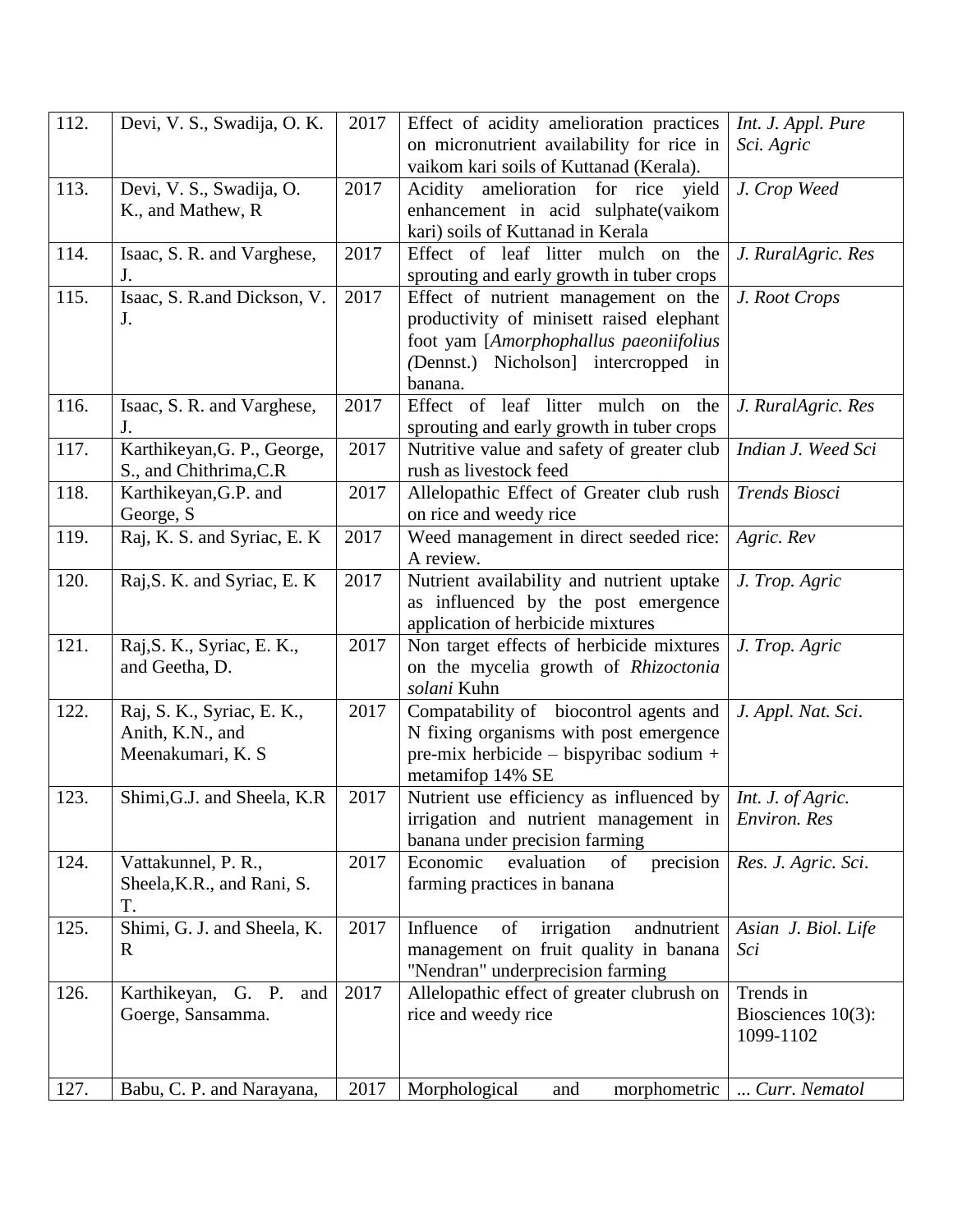|      | $\mathbf R$                      |      | characterization of root-knot nematodes                                        |                        |
|------|----------------------------------|------|--------------------------------------------------------------------------------|------------------------|
|      |                                  |      | from cardamom in Idukki district of                                            |                        |
|      |                                  |      | Kerala, India                                                                  |                        |
| 128. | George, T., Paul, A.,            | 2017 | Dissipation kinetics and risk assessment                                       | Pestic. Res. J.        |
|      | Kumar, S. V.,                    |      | of carbendazim in tomato (Lycopersicon                                         |                        |
|      | Pratheeshkumar, N., and          |      | esculentum Mill)                                                               |                        |
|      | Xavier, G                        |      |                                                                                |                        |
| 129. | Mohan, M. and Anitha, N.         | 2017 | Management of American serpentine leaf                                         | Hortic. Ecosyst        |
|      |                                  |      | miner, Liriomyza trifolii (Burgess) on                                         |                        |
|      |                                  |      | tomato. Pest Manage                                                            |                        |
| 130. | Narayana, R., Babu, C. P.,       | 2017 | of<br>Record<br>knot<br>root<br>nematode,                                      | Pest Manag. Hortic.    |
|      | and Thomas, S                    |      | Meloidogyne incognita infecting Celosia                                        | Ecosyst                |
|      |                                  |      | Plumosa in Kerala                                                              |                        |
| 131. | Narayana, R., Sheela, M.         | 2017 | Management of root-knot<br>nematode                                            | Indian J. Nematol      |
|      | S., and Thomas, S.               |      | Meloidogyne<br>infecting<br>javanica                                           |                        |
|      |                                  |      | cardamom.                                                                      |                        |
| 132. | Nisha, M. S. and Nimisha.        | 2017 | Impact of mulching of green leaves for                                         | Madras Agric. J        |
|      | A. M                             |      | the management of nematodes associated                                         |                        |
|      |                                  |      | with banana                                                                    |                        |
| 133. | Nisha, M. S. and Sheela,         | 2017 | Effect<br>of<br>fungal<br>parasite,                                            | Indian J. Nematol      |
|      | M.S                              |      | egg<br>Paecilomyces lilacinus (Thom.) Samson                                   |                        |
|      |                                  |      |                                                                                |                        |
| 134. | Rabeesh, T. P, Sumesh. S,        | 2017 | on Meloidogyne incognita in brinjal<br>Diversity of ants in kuttanad region of | J. Entomol. Zool.      |
|      |                                  |      |                                                                                | Stud.                  |
|      | Karmaly, K. A., and<br>Shanas. S |      | Kerala, India                                                                  |                        |
| 135. |                                  | 2017 |                                                                                |                        |
|      | Sivakumar, T., Joseph            |      | First report of tomato pinworm, Tuta                                           | Entomon                |
|      | Rajkumar, A., and. Anitha,       |      | absoluta (Meyrick) on eggplant Solanam                                         |                        |
|      | N.                               |      | melongena L. from Kerala, India                                                |                        |
| 136. | Sreelakshmi, P., Mathew,         | 2017 | Insecticide resistance in field populations                                    | Entomon                |
|      | T. B., Muralikrishna, P.,        |      | of tobacco caterpillar, Spodoptera litura                                      |                        |
|      | and Paul, A.                     |      | (Fabricius) (Lepidoptera : Noctuidae).                                         |                        |
| 137. | Varkey, S., Anith, K. N.,        | 2017 | A consortium of rhizobacteria and fungal                                       | Rhizosphere            |
|      | Narayana, R., and Aswini,        |      | endophyte<br>root-knot<br>suppress<br>the                                      |                        |
|      | S                                |      | nematode parasite in tomato                                                    |                        |
| 138. | Lovely, B. and                   | 2017 | Construction of selection indices based                                        | Int. J. Res. Appl.Nat. |
|      | Vijayaraghava Kumar              |      | on yield related traits for ash gourd                                          | Social Sci             |
|      |                                  |      | (Benincasa hispida (cogn.) genotypes                                           |                        |
| 139. | Mathew, Jeena and                | 2017 | Dynamics and nutrient release pattern of                                       | Commun. Soil Sci.      |
|      | Vijayaraghava Kumar              |      | silica sources in a typical entisol of                                         | Plant Anal.            |
|      |                                  |      | tropical humid region of Kerala                                                |                        |
| 140. | Amogh, P.K, Paul L.T.,           | 2017 | Impact of climate change on black                                              | Int. J.Curr. Res       |
|      | Santha, A.M. , Joseph,           |      | pepper production in Idukki and Wynad                                          |                        |
|      | Band Manju, R.V                  |      | districts of Kerala                                                            |                        |
| 141. | Jaslam, M. P.K., Joseph,         | 2017 | Land utilization under homesteads in                                           | Int. J.Curr.           |
|      | B., Liz, J., Mampallil, and      |      | Kerala                                                                         | Microbiol. Appl. Sci   |
|      | Vishnu, B.R                      |      |                                                                                |                        |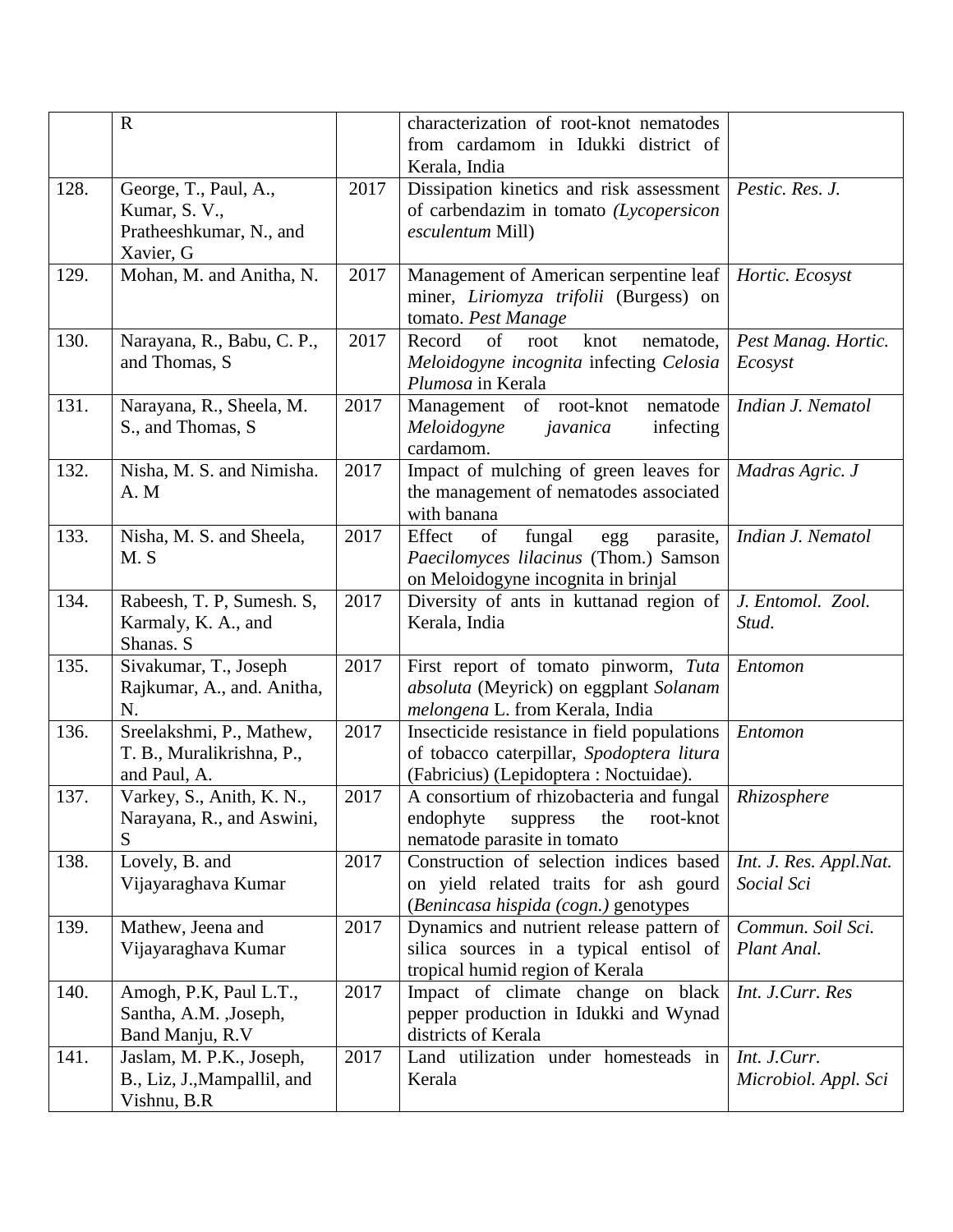| 142. | Jaslam, M. P.K., Joseph, B,  | 2017 | Mathematical programming models for                           | J.Exp. Biol. Agric.    |
|------|------------------------------|------|---------------------------------------------------------------|------------------------|
|      | Kumar, V., John, J.,         |      | optimum enterprise combination in the                         | Sci                    |
|      | Lazarus, P. T.               |      | homesteads of southern laterite agro                          |                        |
|      |                              |      | ecological unit                                               |                        |
| 143. | Jaslam, M. P.K, Joseph, B,   | 2017 | model<br>for<br><b>Statistical</b><br>profit                  | Indian J. Ecol         |
|      | Kumar, V., and Kumar, N.     |      | maximization of homesteads in southern                        |                        |
|      | S.                           |      | laterite agro-ecological unit.                                |                        |
| 144. | Harshan, S. and Divakar, S.  | 2017 | Optimisation of dehydrated jack seed                          | Int. J. of Food        |
|      |                              |      | crisp using responsesurface methodology                       | Sci.Nutr               |
|      |                              |      | with the interaction of freezing time,                        |                        |
|      |                              |      | blanching time and moisture<br>level                          |                        |
|      |                              |      | forbetter rehydration properties                              |                        |
| 145. | Thara, C. M. and Divakar,    | 2017 | Assessment of nutritional status of PCOS                      | Int. J. App. Home      |
|      | S.                           |      | women in Kerala                                               | Sci.                   |
| 146. | Krishnapriya, N.G. and       | 2017 | A study on the effectiveness of change in                     | Int. J. App. Home      |
|      | Divakar, S.                  |      | meal timing up on                                             | Sci.                   |
|      |                              |      | the health of gestational diabetic women                      |                        |
|      |                              |      | in Thiruvananthapuram city.                                   |                        |
| 147. | Shimi, G. J. and Sheela, K.  | 2017 | Influence<br>irrigation<br>of<br>and                          | Asian J. Biol. Life    |
|      | R.                           |      | nutrient management on fruit quality in<br>"Nendran"<br>under | Sci                    |
|      |                              |      | banana                                                        |                        |
| 148. | Harshan, S. and Divakar, S.  | 2017 | precision farming<br>of<br>fruit<br>Optimisation<br>jack      | Int. J. App. Home      |
|      |                              |      | pulp<br>using<br>response<br>surface<br>concentrate           | Sci.                   |
|      |                              |      | methodology with the interaction of TSS,                      |                        |
|      |                              |      | PH and water activity shelf life.                             |                        |
| 149. | Megha, S., Karthikeyan,      | 2017 | Standardization of a banana peel based                        | Food Sci. Res. J.      |
|      | and Divakar, S               |      | ready to cookcurry mix (RTC).                                 |                        |
| 150. | Karthika, S.R., Sajeena, A., | 2017 | Antifungal activities<br>of<br>organic                        | J. Trop. Agric         |
|      | Girija, V.K., Jacob John     |      | preparations,<br>botanicals<br>and                            |                        |
|      | and Heera, G.                |      | nonhazardous<br>chemicals<br>against                          |                        |
|      |                              |      | Rhizoctonia solaniKuhn causing sheath                         |                        |
|      |                              |      | blight of rice                                                |                        |
| 151. | Brinda, G.B., Thara, S.S.    | 2017 | Nutritional analysis and organoleptic                         | Food Sci. Res. J       |
|      | and Divakar, S               |      | evaluation of paddy straw mushroom                            |                        |
|      |                              |      | (Volvariella sp.)                                             |                        |
| 152. | Priya, R. U., Geetha, D.     | 2017 | Survey and studies on morphological                           | Int. J. Pure App.      |
|      | and Krishnapriya, P. J.      |      | of<br>black ear<br>characters<br>mushroom                     | <b>Biosci</b>          |
|      |                              |      | (Auricularia spp.).                                           |                        |
| 153. | Priya.R.U.                   | 2017 | Utilization of tropical substrates for                        | Life Sci. Int. Res.J.  |
|      |                              |      | spawn and fruiting body production of                         |                        |
|      |                              |      | Auricularia polytricha- Wood ear                              |                        |
|      |                              |      | mushroom                                                      |                        |
| 154. | Radhika, N.S. and            | 2017 | and distribution of viral<br>Occurrence                       | Int. J. Appl.Pure Sci. |
|      | Umamaheswaran, K             |      | bittergourd<br>diseases<br>(Momordica<br>of                   | Agric                  |
|      |                              |      | <i>charantia</i> L.) in major cultivated areas of             |                        |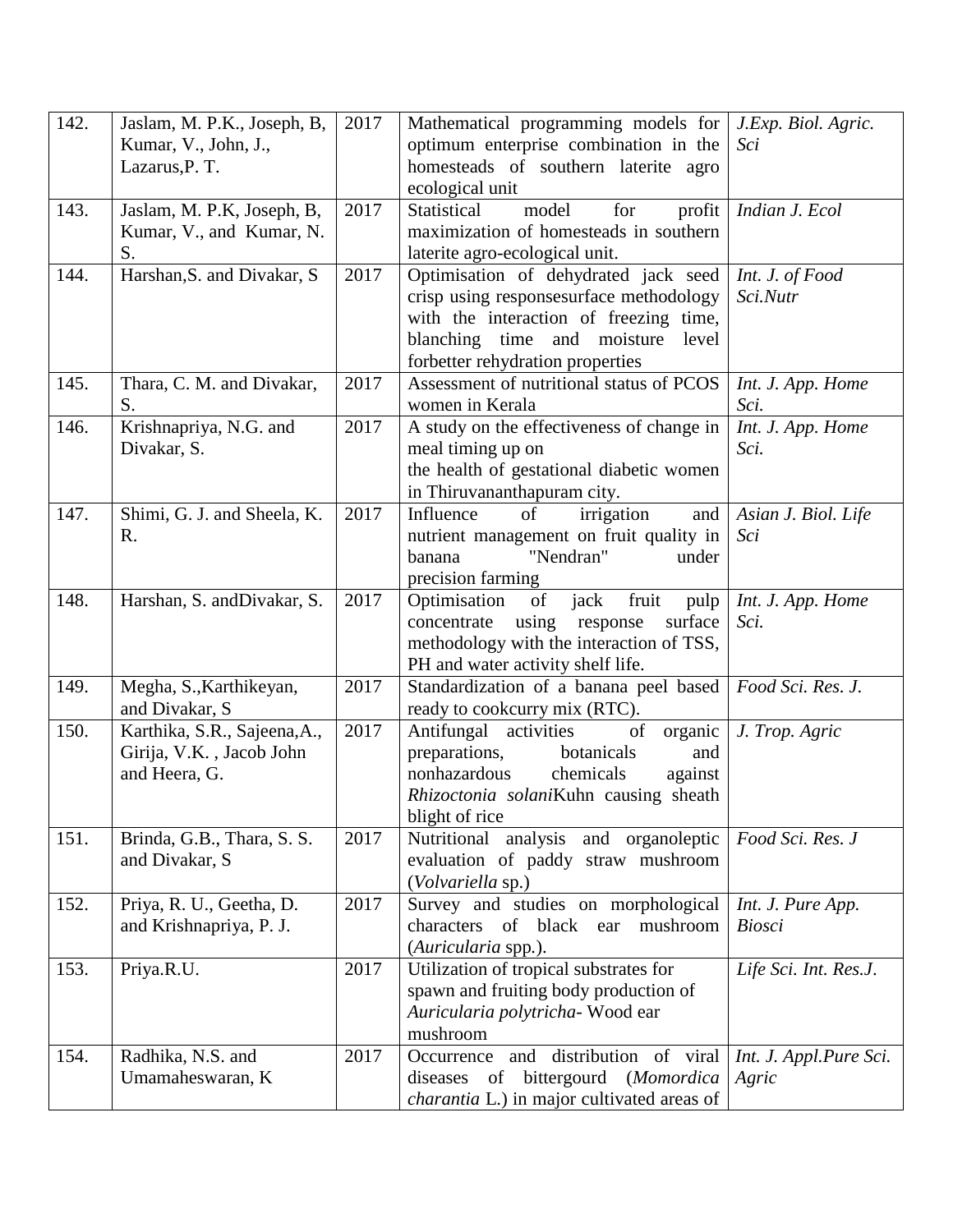|      |                                                             |      | Kerala                                     |                          |
|------|-------------------------------------------------------------|------|--------------------------------------------|--------------------------|
| 155. | Jayalekshmy, V.G.,                                          | 2017 | Locating resistant gene donors for         | J.Env.Bio                |
|      | Leenakumary, S.,                                            |      | major pests in Rice                        |                          |
|      | Hundekar, R.                                                |      |                                            |                          |
| 156. | Darshan, S. K., Arya,                                       | 2017 | Genetic variability                        | Int. J. Curr.            |
|      | M.N., Sheela, A.V.                                          |      | in F1 seedlings of Cassava (Manihot        | Microbiol. App. Sci.     |
|      | V., Koundinya, and                                          |      | esculenta Crantz) based on                 |                          |
|      | Hegde, V.                                                   |      | morphological traits                       |                          |
| 157. | Lovely, B., Radhadevi, D.                                   | 2017 | Genetic divergence studies in vegetable    | Int. J. Gen.             |
|      | S., and Raghava, K. V.                                      |      | (Vigna<br>cowpea                           |                          |
|      |                                                             |      | unguiculata ssp. sesquipedalis L.          |                          |
|      |                                                             |      | Verdc.).                                   |                          |
| 158. | Beena, R., Kumar, V.P.                                      | 2017 | Phenotyping for root traits and carbon     | Oryza                    |
|      | P., Veena, V., Sindhumol,                                   |      | isotope in rice genotypes of Kerala.       |                          |
|      | P., and Narayankutty, M.C.                                  |      |                                            |                          |
| 159. | Aswathy, T. S.                                              | 2017 | Anti-diabetic phyto-resources. A review.   | J. Med. Plant.           |
|      | andJessykutty, P.C                                          |      |                                            | <b>Stud</b>              |
| 160. | Sonia, N. S., Jessykutty, P.                                | 2017 | Effect of pre-treatments and<br>drying     | Int. J. Med.Pharma.      |
|      | C., and Sreekala, G. S.                                     |      | methods on milk yam (Ipomoea digitata      | Sci.                     |
|      |                                                             |      | L.) tuber powder preparation.              |                          |
| 161. | Sonia, N. S., Jessykutty, P.                                | 2017 | Effect of pre-treatments and drying        | <b>International</b>     |
|      | C., and Sreekala, G. S.                                     |      | methods on nutrient composition and        | Journal of               |
|      |                                                             |      | sensory quality of milk yam (Ipomoea       | Processing and Post      |
|      |                                                             |      | digitata L.) tuber powder.                 | harvest Technology       |
| 162. | Mathew, S.K.,                                               | 2017 | practices<br>Safer<br>for<br>management    | J. Biological control    |
|      | Surendragopal, Miniraj, N.,                                 |      | aflatoxigenic fungi in nutmeg (Myristica   |                          |
|      | V. Anjali and Jeeva, R                                      |      | fragrans).                                 |                          |
| 163. | Sonia, N. S., Vidya, K. M.,                                 | 2017 | Ksheervidari (Ipomoea digitata L.) an      | Int. J. Med.Pharma.      |
|      | and Jessykutty, P. C.                                       |      | underutilized medicinal plant-An update.   | Sci.                     |
| 164. | Aswathy, T. S. and                                          | 2017 | Rapid multiplication of Kasthuri turmeric  | J. Spices and            |
|      | Jessykutty, P. C                                            |      | (Curcuma aromatic Salisb.) through         | Aromat.Crops             |
|      |                                                             |      | minisett technique and nursery             |                          |
|      |                                                             |      | management.                                |                          |
| 165. | Thushara, T.Chandran,                                       | 2017 | Minimal processing of fruits and           | Trends in Biosci.        |
|      | Mini, C., and Aparana,                                      |      | vegetables- A review.                      | 10(9)1705-1711.          |
| 166. | G.S.                                                        | 2017 | cochinchinensis<br>Momordica               | <b>Genetic Resources</b> |
|      | J.K.,<br>Roy, Y.<br>John,<br>C., Krishnaraj, M.V.,<br>Nair, |      | (Lour.)<br>andamanica<br>Spreng.<br>subsp. | and Crop Evolution       |
|      |                                                             |      | (Cucurbitaceae) endemic to Andaman         |                          |
|      | R.A., Deepu, M. and Bhat,<br>K.V.                           |      | Islands, India                             |                          |
|      |                                                             |      |                                            |                          |
| 167. | D.L.,<br>Sheela,<br>Nazeem,                                 | 2017 | Coconut phytocompounds inhibits polyol     | Prostaglandins and       |
|      | P.A., Narayanankutty, A.,                                   |      | pathway<br>Implication<br>enzymes:<br>in   | Other Lipid              |
|      | Devassy<br>T.,<br>Babu,                                     |      | prevention of microvascular<br>diabetic    | Mediators                |
|      | Raghavamenon, A.C.                                          |      | complications                              |                          |
| 168. | Shetty, M. J.,                                              | 2017 | Natural pigments as potential colourants:  | Trends in Biosci.        |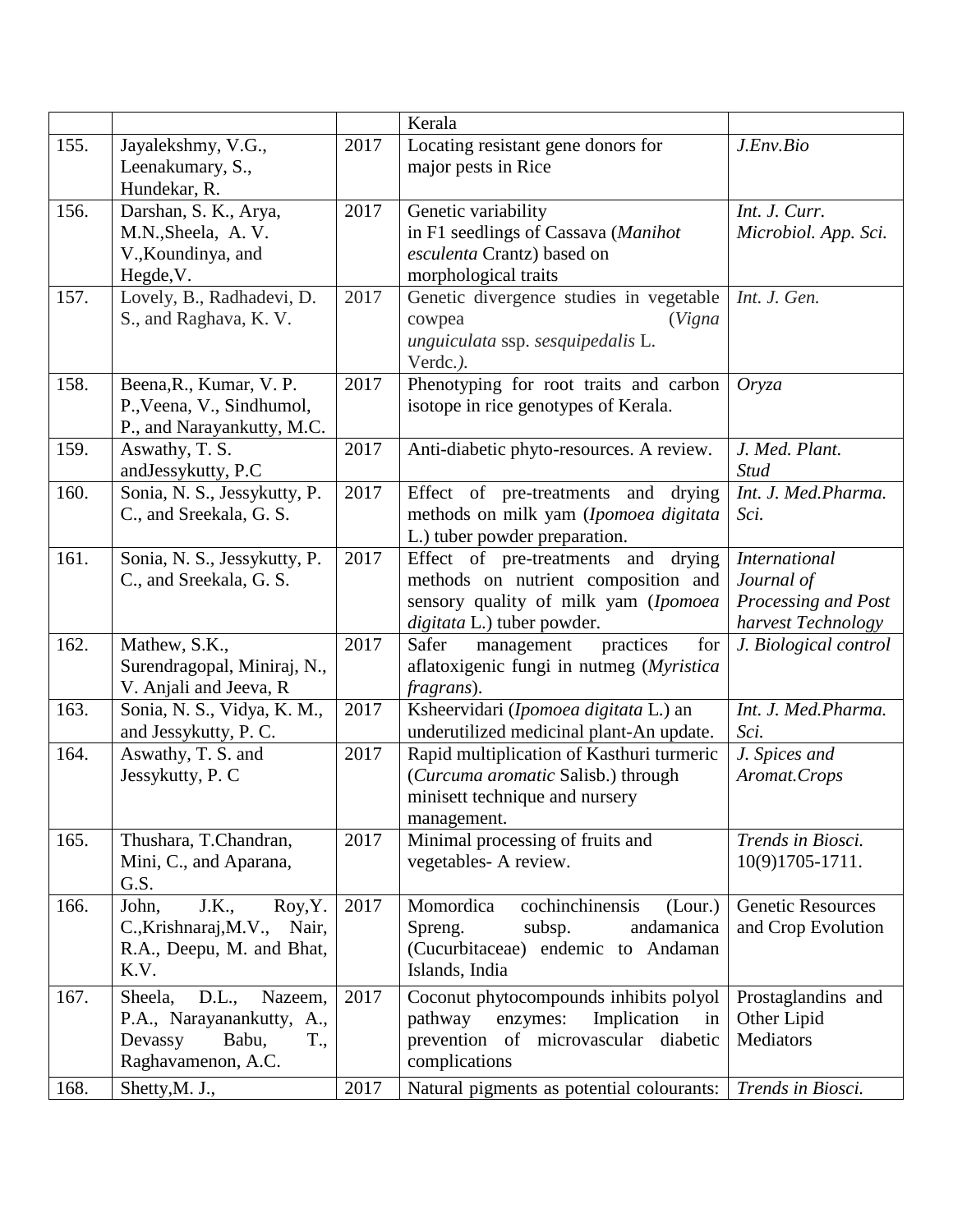|      | GeethaLekshmi, P.R. and<br>Mini, C.                                                            |      | A review.                                                                                                                        |                                       |
|------|------------------------------------------------------------------------------------------------|------|----------------------------------------------------------------------------------------------------------------------------------|---------------------------------------|
| 169. | Shetty, M.J.,<br>Geethalekshmi, P.R., Mini,<br>C. and<br>Vijayaraghavakumar                    | 2017 | Effect of waxing treatments on<br>biochemical composition and post<br>harvest shelf life of rambutan (Nephelium<br>lappaceum L.) | Int J. of Chem. Stud.                 |
| 170. | Varughese, Anu and<br>Hajilal, M. S.                                                           | 2017 | Analysis of Historical Climate Change<br>Bharathapuzha river<br>Trends in<br>Basin.                                              | Nat.Environ.<br>Pollution Technol.    |
| 171. | Simi. S., Sarada, S., and<br>Sudhadevi, P.K.                                                   | 2017 | Effect of pre-cooling and holding<br>solutions on the keeping quality of cut<br>flower Anthurium andrianum 'White<br>King'.      | Acta Horticulturae                    |
| 172. | Gladis, R., Naik, E. D.,<br>Dhanya, K.R., Aparna, B.,<br>and Joseph, B.                        | 2017 | Impact of agricultural land uses on soil<br>carbon dynamics in major soils of<br>Kerala.                                         | Indian J. Sci. Res.                   |
| 173. | Naveen, L. and<br>Sudharmaidevi, C.R.                                                          | 2017 | Biometric yield responses of banana to<br>organic fertilizer produced by rapid<br>decomposition of solid wastes.                 | Trends in<br><b>Biosciences</b>       |
| 174. | Naveen, L.<br>andSudharmaidevi, C.R.                                                           | 2017 | Micronutrient dynamics on addition of a<br>rapid organic fertilizer produced from<br>degradable waste in Banana.                 | Int.J. of Curr. Micr.<br>Appl. Sci.   |
| 175. | Dhanya, K.R. and Gladis,<br>R.                                                                 | 2017 | Acid sulphate soils – characterization and<br>nutrient dynamics                                                                  | An Asian J. Soil Sci.                 |
| 176. | Joseph, B., Reghu, R. S.,<br>and Gladis, R.                                                    | 2017 | Influence of coconut varieties on yield<br>and quality of cocnut inflorescence Sap<br>Neera.                                     | Indian J. Sci Res.                    |
| 177. | Aiswarya, C.S. and<br>Sreelathakumary, I.                                                      | 2017 | Evaluation of chilli (Capsicum annuum<br>L.) hybrids for biochemical constituents.                                               | Trends Biosci.                        |
| 178. | Prasanth, K.,<br>Sreelathakumary, I. and<br>Celine, V.A.                                       | 2017 | Genetic divergence studies in winged<br>bean (Psophocarpus tetragonolobus (L.)<br>$DC.$ ).                                       | Ind. J. Plant Genet.<br>Resour.       |
| 179. | Nagaraju, M.M.,<br>Sreelathakumary, I.,<br>Celine, V.A., Sudharmai<br>Devi, C.R. and Manju, P. | 2017 | Development of F1 hybrids in chilli<br>(Capsicum annuum L.) for dual purpose<br>(green as well as dry).                          | Int. J. Curr.<br>Microbiol. App. Sci. |
| 180. | Nagaraju, M.M.,<br>Sreelathakumary, I.,<br>Celine, V.A., Sudharmai<br>Devi, C.R. and Manju, P. | 2017 | Heterosis studies for growth, earliness,<br>fruit yield and yield components in chilli<br>(Capsicum annuum L.).                  | Int. J. Curr.<br>Microbiol. App. Sci. |
| 181. | Sarada, S., Simi. S. and<br>Sudhadevi, P.K.                                                    | 2017 | Maintenance of compact growth form<br>suitable for pot culture in foliage plants<br>using growth retardants.                     | Acta Horticulturae                    |
| 182. | Simi. S., Sarada, S. and<br>Sudhadevi, P.K.                                                    | 2017 | pre-cooling<br>Effect<br>of<br>holding<br>and<br>solutions on the keeping quality of cut<br>flower Anthurium andrianum<br>'White | Acta Horticulturae                    |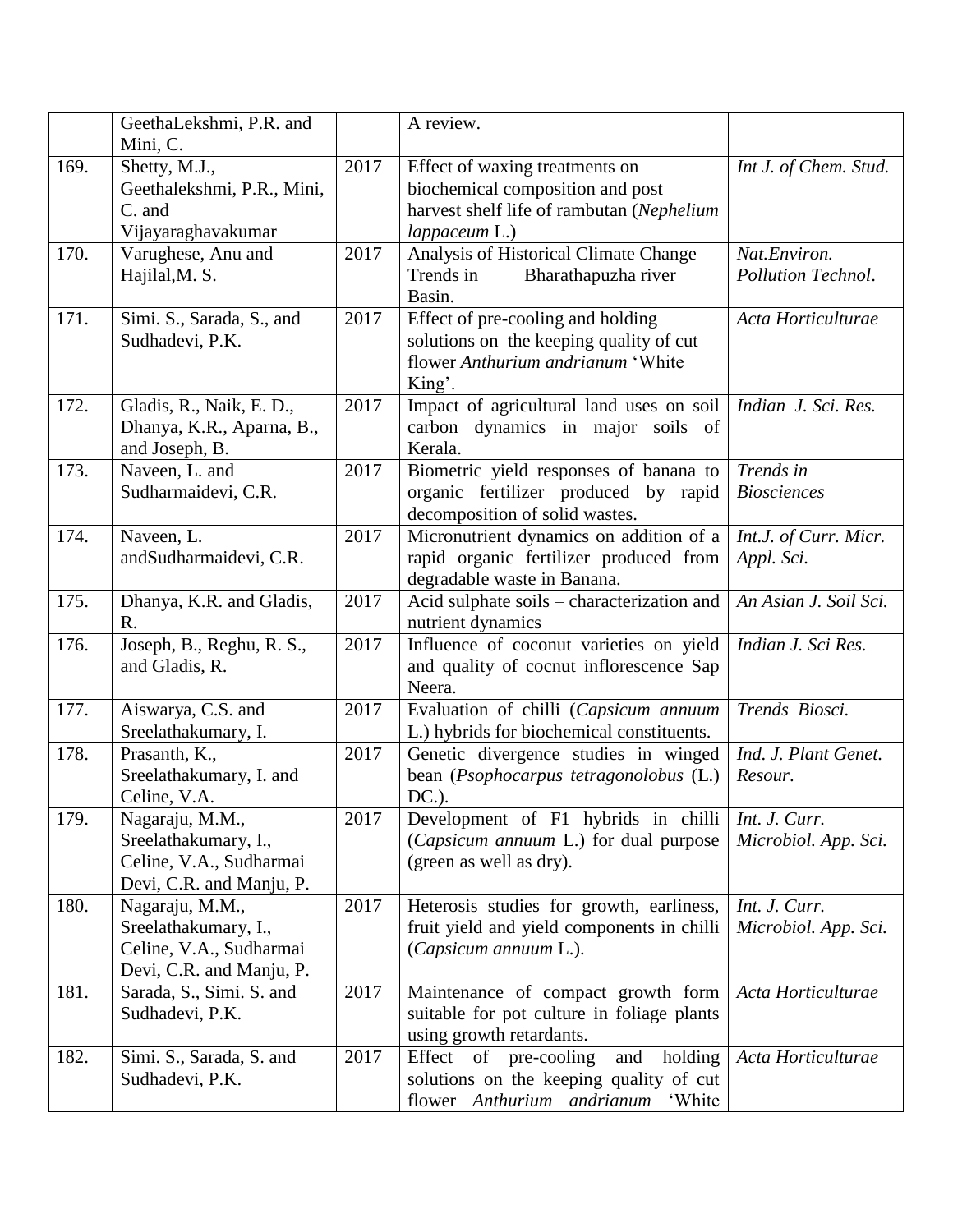|      |                                                                                                                                                             |      | King'.                                                                                                                                                                                        |                                                                                           |
|------|-------------------------------------------------------------------------------------------------------------------------------------------------------------|------|-----------------------------------------------------------------------------------------------------------------------------------------------------------------------------------------------|-------------------------------------------------------------------------------------------|
| 183. | Kumar, A.P., Lazarus, T.,<br>Santha.A.M., Joseph, B<br>and R.V. Manju                                                                                       | 2017 | Impact of climate change on black<br>production<br>in Idukki<br>pepper<br>and<br>Wayanad districts of Kerala.                                                                                 | Int.J. Curr. Res.                                                                         |
| 184. | Kumar, A.P., Lazarus, P.T.,<br>Santha, A.M and Prema, A                                                                                                     | 2017 | Impacts of climate change on agriculture:<br>Mitigation and adaptation strategies-A<br>Review.                                                                                                | J. Ind. Bot.Soc                                                                           |
| 185. | Mithra, M. and Anitha, N.                                                                                                                                   | 2017 | Management of American serpentine leaf<br>miner, Liriomyza trifolii (Burgess) in<br>tomato.                                                                                                   | Pest Management in<br>Horticultural<br>Ecosystem                                          |
| 186. | Sivakumar, T., Jiji, T. and<br>Anitha. N                                                                                                                    | 2017 | Easy and resource conservative larval<br>rearing method for banana stem weevil,<br><i>Odioporus</i><br>longicollis<br>(oliver)<br>(Coleoptera:<br>Dryophthoridae)<br>in<br>laboratory         | Electr. Indian<br>Journal of<br>Entomology16154.<br>[e-journal]                           |
| 187. | Hari Sankar, S. S. and Reji<br>Rani, O.P.                                                                                                                   | 2017 | Genetic<br>Improvement<br>of<br>Entomopathogenic<br>Microbes:<br>A<br>Retrospection                                                                                                           | Journal of<br>Entomology and<br>Zoology Studies                                           |
| 188. | V.,<br>P., Sejian,<br>Pragna,<br>Soren, N.M., Bagath, M.,<br>Krishnan, G., Beena, V.,<br>Indira Devi, P and Bhatta,<br>R.                                   | 2017 | rhythmic<br>Summer<br>induced<br>season<br>alterations in metabolic activities to adapt<br>to heat stress in three indigenous<br>(Osmanabadi, Malabari<br>and<br>Salem<br>Black) goat breeds. | <b>Biological Rhythm</b><br>Research, (DOI:<br>10.1080/09291016.2<br>017.1386891).        |
| 189. | Abdul Niyas, P.A., Sejian,<br>V., Bagath, M., Parthipan,<br>Selvaraju,<br>S.,<br>S.,<br>Manjunathareddy,<br>G.,<br>Kurien, E.K., Varma, G<br>and Bhatta, R. | 2017 | Effect of heat and nutritional stress on<br>growth and testicular HSP70 expression<br>in goats.                                                                                               | Journal of<br>Agrometeorology,<br>19(3): 189-194.                                         |
| 190. | T. Pradeepkumar, Binoo<br>P. Bonny, R. Midhila,<br>Jacob John, M.R. Divya<br>and C. Varun Roch.                                                             | 2017 | Effect of organic and inorganic nutrient<br>sources on the yield of selected tropical<br>vegetables.                                                                                          | Scientia<br>Horticulturae 234:<br>84-92. DOI:<br>10.1016/j.scienta.20<br>17.04. Roch. 022 |
| 191. | T.<br>Pradeepkumar,<br>Mathew,<br>$\mathbf{C}$ .<br>Deepu<br>Varun Roch, K. Veni<br>and K.R. Midhila.                                                       | 2017 | Genetic interrelationship among cowpea<br>elucidated<br>through<br>varieties<br>morphometric, RAPD and SSR analyses.                                                                          | Legume Res. $40(3)$ :<br>409-415                                                          |
| 192. | Swapna Alex, Ann Saira,<br>Deepa S. Nair, K.B. Soni,<br>Sreekantan,<br>Lekha<br>and<br>Rajmohan K., B.R.                                                    | 2017 | Reghunath Bioethanol production from<br>watermelon rind by fermentation using<br>Saccharomyces<br>cerevisiae<br>and<br>Zymomonas mobilis.                                                     | Indian Journal of<br>Biotechnology 16:<br>663-666                                         |
| 193. | Alex, S., Saira, A., Nair,<br>Deepa, S.,<br>Soni, K.B.,<br>Sreekantan, L., Rajmohan,<br>K. and Reghunath, B. R.                                             | 2017 | Bioethanol production from watermelon<br>rind by fermentation using Saccharaum<br>cerevisiae and Zymomonas mobilis.                                                                           | Indian Journal of<br>Biotechnology (16):<br>$1 - 4$                                       |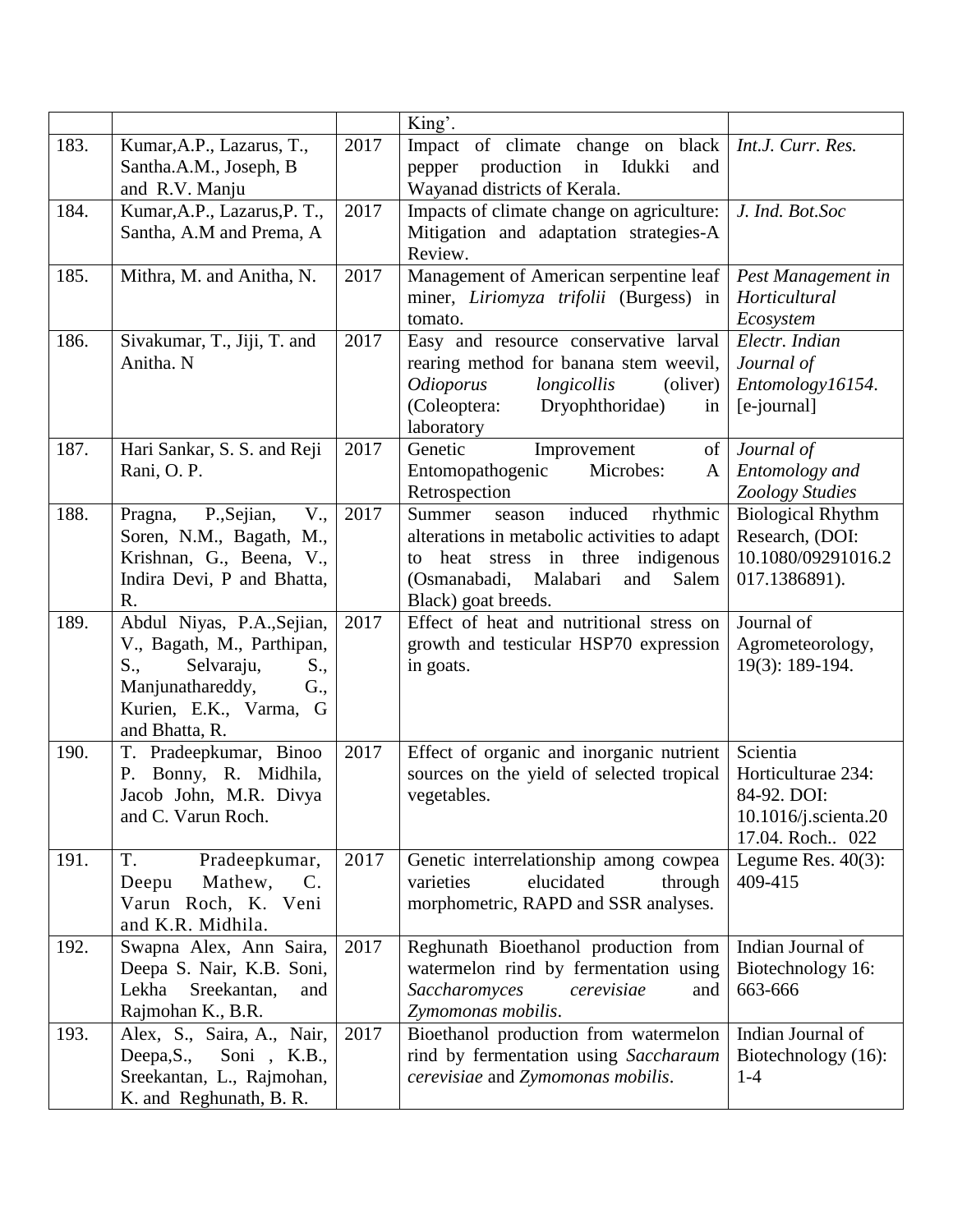| 194. | Prathapan, K. D.              | 2017 | Identity of the citrus leaf mining flea            | Florida              |
|------|-------------------------------|------|----------------------------------------------------|----------------------|
|      |                               |      | beetle in northeast India and                      | Entomologist,        |
|      |                               |      | nomenclatural changes                              | $100(2):276-280.$    |
|      |                               |      | in Amphimela (Coleoptera:                          |                      |
|      |                               |      | Chrysomelidae: Galerucinae: Alticini).             |                      |
| 195. | Ruan, Y, Konstantinov, A.     | 2017 | Contributions to the knowledge<br>of               | ZooKeys 720: 103-    |
|      | S., Prathapan, K. D., Yang,   |      | flea<br>Chinese<br>beetle<br>fauna                 | 120                  |
|      | X.                            |      | (II): Baoshanaltica new<br>genus                   |                      |
|      |                               |      | and Sinosphaera new genus (Coleoptera,             |                      |
|      |                               |      | Chrysomelidae, Galerucinae, Alticini).             |                      |
| 196. | Yong-Ying<br>Ruan,            | 2017 | New contributions to the knowledge of              | Zootaxa 4282 (1):    |
|      | Alexander<br>S.               |      | Chinese<br>flea<br>beetle<br>fauna                 | $111 - 122.$         |
|      | D.<br>Konstantinov,<br>Κ.     |      | (I): <i>Gansuapteris</i> new<br>genus              |                      |
|      | & Xing-Ke<br>Prathapan        |      | and <i>Primulavorusnew</i> genus (Coleoptera:      |                      |
|      | Yang.                         |      | Chrysomelidae: Galerucinae).                       |                      |
| 197. | K.<br>Prathapan               | 2017 | of Wallacea Baly<br>$\mathbf{A}$<br>species<br>new | Zootaxa 4347 (2):    |
|      | D., Shameem, M. K.            |      | (Coleoptera: Chrysomelidae: Cassidinae:            | 381-391              |
|      |                               |      | Bothryonopini) infesting coconut palm in           |                      |
|      |                               |      | the Indian Ocean Islands of Andaman &              |                      |
|      |                               |      | Nicobar.                                           |                      |
| 198. | Shameem, K.                   | 2017 | First Report of the Indian date palm leaf          | The Coleopterists    |
|      | M., Prathapan, K.             |      | miner, Javeta pallida Baly (Coleoptera:            | Bulletin, 71(3):528- |
|      | D., Nasser, M.                |      | Cassidinae:<br>Chrysomelidae:                      | 529.                 |
|      |                               |      | Coelaenomenoderini), on pygmy date                 |                      |
|      |                               |      | palm, Phoenix<br>roebelenii O'Brien                |                      |
|      |                               |      | (Arecaceae).                                       |                      |
| 199. | Prathapan, K. D.              | 2017 | The <i>pollu</i> beetle in the Andaman Islands     | Current Science,     |
|      |                               |      | - concealing errors.                               | 113(3): 367-368      |
| 200. | Kumar, D.K.,<br>Mathew,       | 2017 | comparative<br>$\mathbf{A}$<br>proteome<br>assay   | Acta Physiologiae    |
|      | D., Nazeem, P.A., Abida,      |      | on the quality of yardlong bean pods               | Plantarum 39:265     |
|      | P.S., and Thomas, C.G.        |      | as influenced<br>by the organic                    | DOI 10.1007/         |
|      |                               |      | and inorganic nourishment systems.                 | s11738-017-2564-9.   |
|      |                               |      |                                                    |                      |
| 201. | Saakre, M., Baburao, T.M.,    | 2017 | Identification and characterization of             | Rice Science, 2017,  |
|      | Salim, A.P., Francies, R, M., |      | genes responsible for drought tolerance            | 24(5): 291-298       |
|      | Achuthan, P.A., Thomas,       |      | in rice mediated<br>by Pseudomonas                 | (Available online at |
|      | C.G. and Sivaraja, S.R.       |      | fluorescens.                                       | www.sciencedirect.c  |
|      |                               |      |                                                    | om).                 |
| 202. | Thomas A. Fox,<br>T.A.,       | 2017 | Agricultural land-use change in Kerala,            | Agriculture          |
|      | Rhemtulla,<br>J.M.,           |      | India: Perspectives from above and                 | Ecosystems &         |
|      | Ramankutty, N., Lesk, C.,     |      | below the canopy.                                  | Environment. 245:    |
|      | Coyle, T., Kunhamu, T.K.      |      |                                                    | $1 - 10$             |
| 203. | Kittur, B. H., Sudhakara,     | 2017 | Effects of clump spacing on nutrient               | J. For. Res. DOI     |
|      | Kumar,<br>K.,<br>B.M.,        |      | and<br>distribution<br>root<br>activity<br>of      | 10.1007/s11676-      |
|      | Kunhamu, T.K.<br>and P.       |      | Dendrocalamus strictus in the humid                | $017 - 0391 - x$     |
|      | Sureshkumar.                  |      | region of Kerala, peninsular India.                |                      |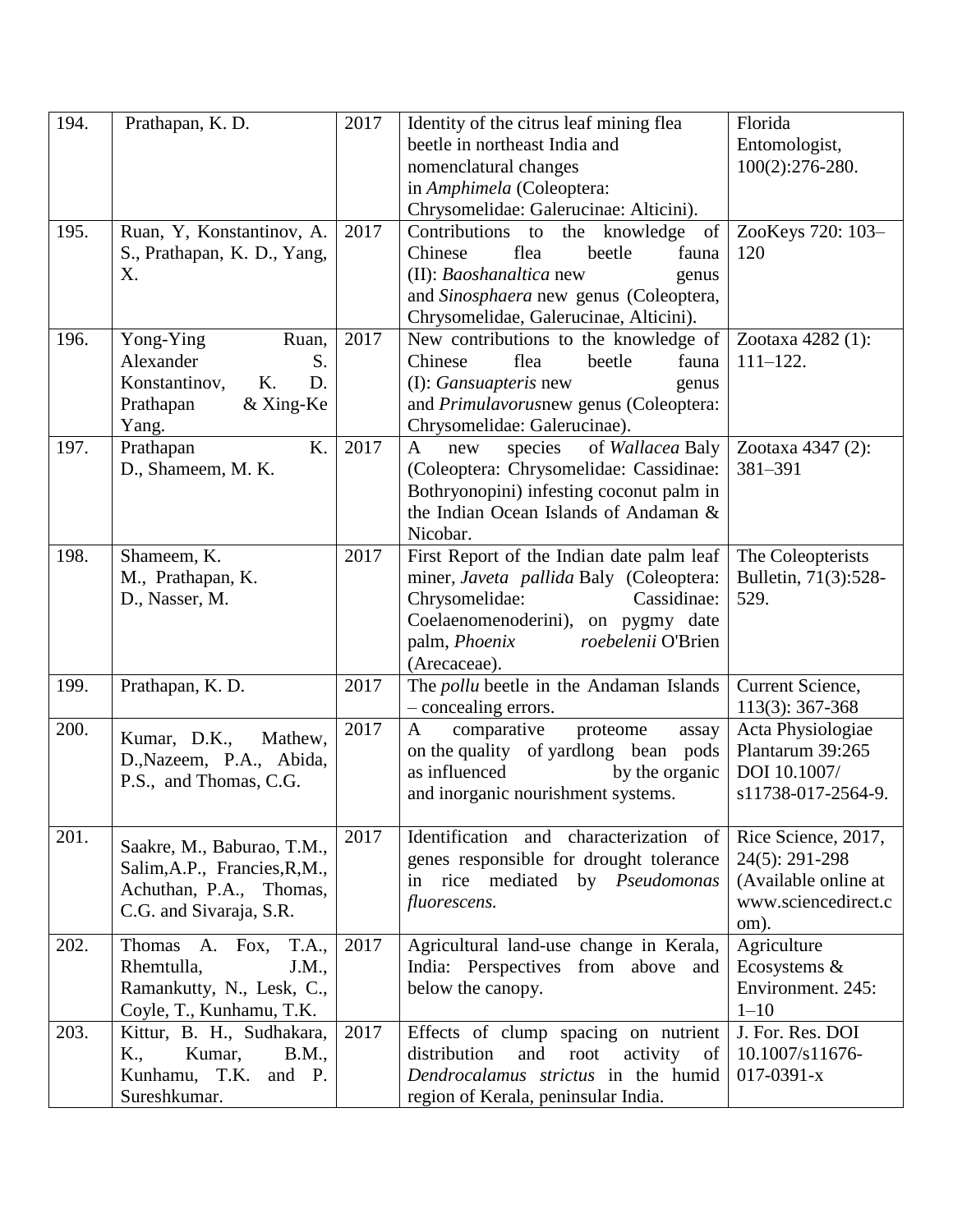| 204. | Ajeesh,<br>R., Santhoshkumar, A.V.,<br>Gopal, S. and Binu, N.K.                                       | 2017 | Screening of selected native arbuscular<br>mycorrhizal fungi at different levels for<br>their symbiotic efficiency with Tectona<br>grandis seedlings.                                                                                                                    | Journal of Tropical<br><b>Forest Science</b><br>29(4): 395-403                                                        |
|------|-------------------------------------------------------------------------------------------------------|------|--------------------------------------------------------------------------------------------------------------------------------------------------------------------------------------------------------------------------------------------------------------------------|-----------------------------------------------------------------------------------------------------------------------|
| 205. | $D_{\cdot}$<br>Rocha,<br>Ashokan,<br>P.K., Santhoshkumar,<br>A.V., Anoop, E.V. and<br>Sureshkumar, P. | 2017 | functional<br>and<br>Anatomy<br>status<br>of haustoria<br>field<br>in<br>grown<br>sandalwood tree (Santalum album L.).                                                                                                                                                   | Current Science.<br>$113(1): 130-133$                                                                                 |
| 206. | Rocha, D., Kunhamu, T.K.,<br>Santhoshkumar,<br>A.V.,<br>Jamaludheen, V. and Raj,<br>A.K.              | 2017 | Biomass production and carbon stocks in<br>12-year-old Acacia mangium managed at<br>variable planting density and pruning<br>regimes in central Kerala, India.                                                                                                           | Indian J. of<br>Agroforestry. 19(1):<br>69-74                                                                         |
| 207. | Sahoo, S., Anoop, E.V.,<br>Vidyasagaran,<br>K.,<br>T.K.<br>Kunhamu,<br>and<br>Santhoshkumar, A.V.     | 2017 | Vessel<br>morphology<br>variation<br>and<br>ecoanatomical properties of<br>anjily<br>(Artocarpus hirsutus Lam.) wood grown<br>in different agro-climatic zones of<br>Thrissur, Kerala.                                                                                   | Journal of Tropical<br>Agriculture, $55(1)$ :<br>40-44                                                                |
| 208. | Santhoshkumar A V                                                                                     | 2017 | morphology variation<br>Vessel<br>and<br>ecoanatomical<br>properties<br>of<br>anjily<br>(Artocarpus hirsutus Lam.) wood grown<br>in different agro-climatic zones of<br>Thrissur, Kerala                                                                                 | J. Trop. Agri. 55 (1):<br>40-44, 2017                                                                                 |
| 209. | Sneha, C., Santhoshkumar,<br>A.V. and Sunil, K.M.                                                     | 2017 | Detection of water stress in teak (<br>Tectona grandis)<br>seedlings<br>using<br>canopy-air temperature difference.                                                                                                                                                      | Indian Forester.<br>$143(7)$ : 665-670                                                                                |
| 210. | Sreekumar, E.R., Sarath, S.<br>and Nameer, P.O.                                                       | 2017 | Common Hedge Blue: A note on the new<br>larval host plant for Common Hedge<br>Blue Acytolepis puspa(Horsfield, 1828)<br>in India.                                                                                                                                        | Bugs R All#156. In:<br>Zoo's Print $32(6)$ :<br>$25 - 27$ .                                                           |
| 211. | Sarath, S., Sreekumar, E.R.<br>and Nameer, P.O.                                                       | 2017 | Butterflies of the Kole Wetlands, a<br>Ramsar Site in Kerala, India.                                                                                                                                                                                                     | Journal of<br>Threatened Taxa,<br>$9(5): 10208 - 10215;$<br>http://doi.org/10.116<br>09/jott.3513.9.5.102<br>08-10215 |
| 212. | Sujith, M. P., L. Rajeswari,<br>T. Sreelakhmi, and E. V.<br>Anoop.                                    | 2017 | Conservation of jack wood (Artocarpus<br>heterophyllus Lamk.) sculptures in an<br>ancient temple in Kerala, South India:<br>identification of heritage wood samples,<br>neem gum-cashew nut shell<br>liquid<br>application<br>consolidation<br>in<br>and<br>preservation | <b>Current Science 12</b><br>$(3): 615-18.$                                                                           |
| 213. | Swagatika Sahoo, Anoop,<br>E.V., K. Vidyasagaran, T.<br>K. Kunhamu and A. V.<br>Santhoshkumar.        | 2017 | Vessel<br>morphology<br>variation<br>and<br>ecoanatomical<br>properties<br>of<br>anjily<br>(Artocarpus hirsutus Lam.) wood grown<br>different agro-climatic zones of<br>in                                                                                               | Journal of Tropical<br>Agriculture, 54(2),<br>p.29.                                                                   |